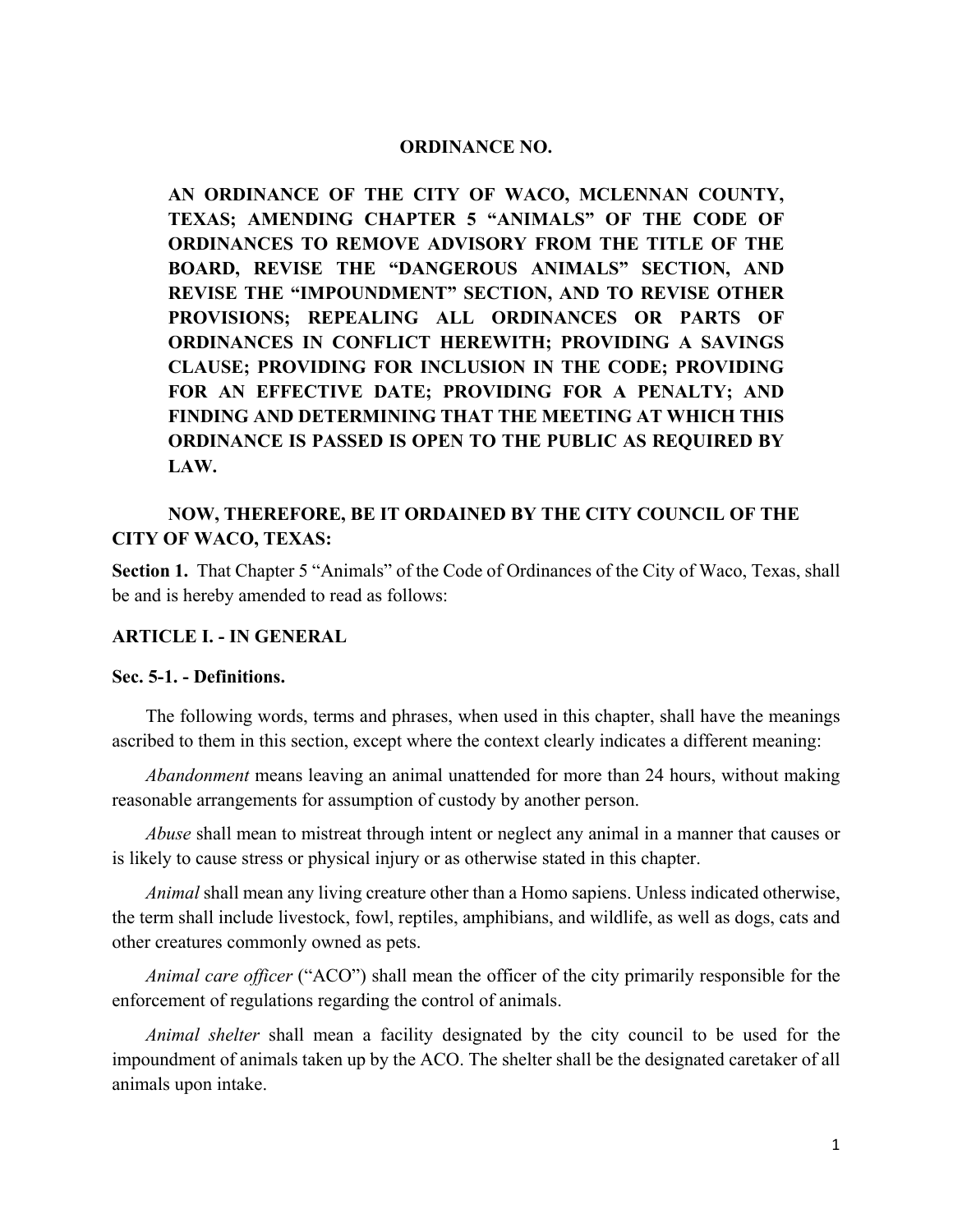*Animal welfare group* shall mean an association or nonprofit corporation which has as one of its purposes providing for the welfare and/or protection of animals of any kind.

*Authority* shall mean the local rabies control authority as defined in this section.

*Brand* shall mean a mark made on the skin of any animal which indicates the ownership of the animal; typically used with livestock.

*Cat* shall mean the male and the female of any domesticated member of the feline species of animals.

*Community Cat* shall mean any free-roaming cat, regardless of socialization or sociability, cared for by one or more known or unknown residents of the immediate area.

*Circus* shall mean a commercial variety show featuring animal acts for the public.

*Distance between structures,* where a minimum setback or distance between any enclosure for an animal from a residence is required, shall mean the most direct line distance between the two structures, unless otherwise provided.

*Dog* shall mean the male and the female of any domesticated member of the canine species of animal.

*Domestic animal* shall mean an animal that has been tamed and kept by humans as a work animal, food source, or pet, especially a member of those species that have, through selective breeding, become notably different from their wild ancestors.

*Ear tip (cat)* shall mean a surgical process performed on a cat during neutering as part of the trap-neuter-return process by a licensed veterinarian in which a one-quarter-inch diagonal cut is made to remove the point of a cat's ear, and is preferably, but not exclusively, on the cat's left ear.

*Fish* shall mean any of the cold-blooded animals that extract oxygen from water through the use of gills.

*Fowl* shall include all birds, e.g., chickens, turkeys, pheasants, quail, guineas, geese, ducks, peafowl and other domestic feathered creatures and nondomestic feathered creatures, regardless of age or sex.

*Governmental entity* shall mean an agency or political subdivision of the state or an agency or department of the federal government.

*Harbor* shall mean to feed, provide shelter, or otherwise maintain an animal for 72 hours or more.

*Health statement* shall mean a statement from a veterinarian stating that an animal is healthy, free from signs of infectious or contagious diseases, and up to date on vaccinations. It shall include: the animal's microchip number, the animal identification such as the species, age or date of birth, sex, sterilization status and breed and must be dated within the last 24 months.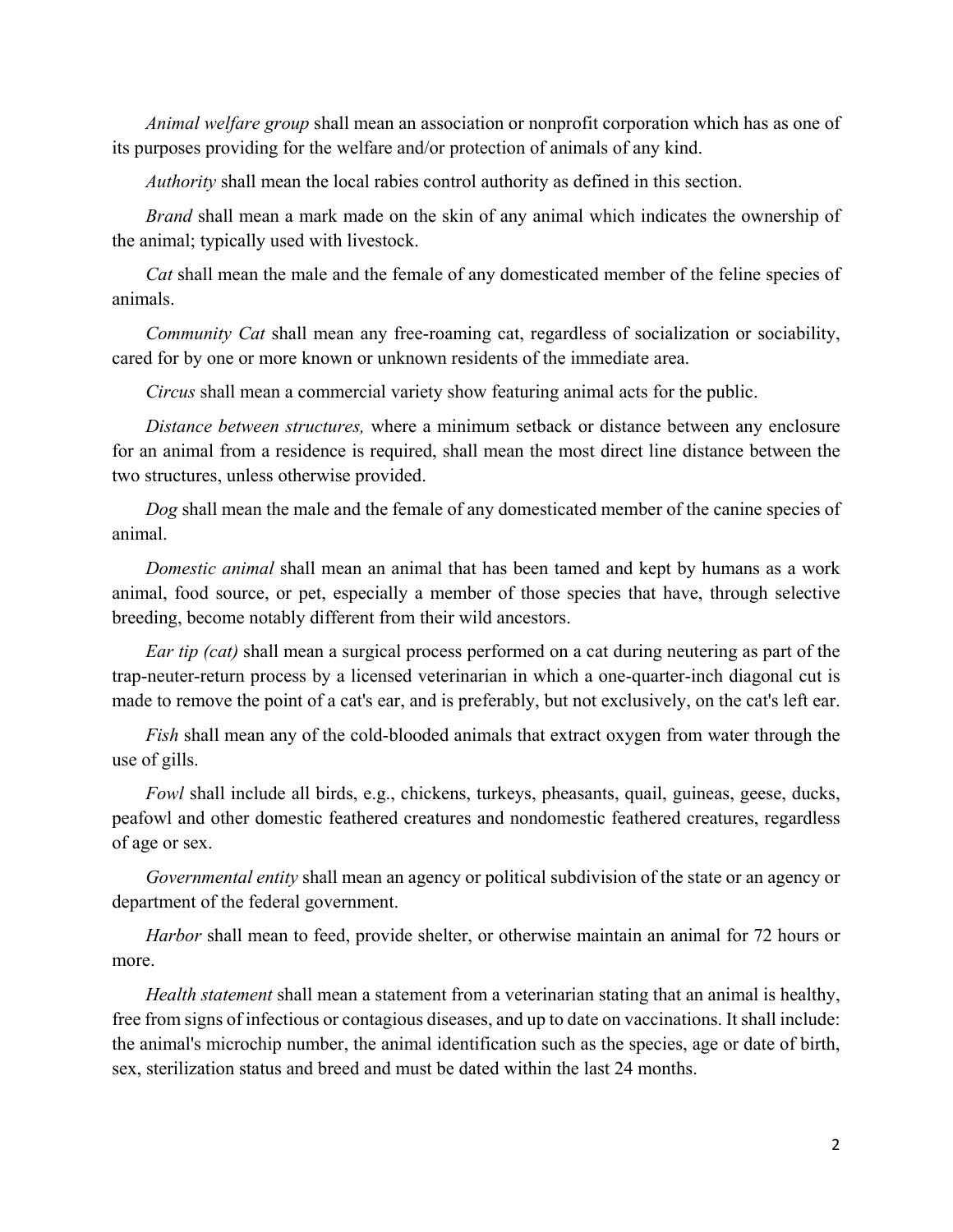*Holding Period* shall mean 72 hours starting at the time an animal is impounded, but not including hours that fall on days the shelter is closed to the public.

*Livestock* shall include, regardless of age, sex, or breed, horses and all equine species, including mules, donkeys, and jackasses; cows and all bovine species; sheep and all ovine species; llamas; goats and all caprine species; and pigs and all porcine species.

*Local rabies control authority* shall mean the senior ACO, or an officer he designates to act in his place when he is temporarily unable to act for any reason.

*Marine animal* shall mean any animal, other than a mammal or bird, which lives in a marine environment.

*Neutered* shall mean any animal, male or female, rendered incapable of breeding or being bred, i.e., castration in the male and spaying or ovariohysterectomy in the female.

*Owner* shall mean any person who has purchased or who owns, keeps, maintains, harbors, or has care, custody, control, or management of one or more animals.

*Performing animals* shall mean any spectacle, display, act, or event in which animals perform.

*Poison* shall mean a substance having an inherent harmful property which renders it, when taken into the system, capable of harming or destroying animal life.

*Premise* shall mean a definite portion of real estate or land, together with any appurtenances or buildings.

*Residence* shall mean any place of human habitation at any time, day or night, including, but not limited to, any single- or multi-family dwelling, church, school, convalescent center, or nursing home.

*Restrained* shall mean any animal secured by a leash of some sort or confined within the property limits of its owner.

*Tag* shall mean a vaccination tag attached to a collar as required by this chapter or some other permanent identifying device attached to a collar or to an animal.

*Tattoo* shall mean a permanent mark which is made on the skin of an animal by puncturing the skin and inserting indelible color, and which is used to show ownership and or sterilization.

*Vaccination* shall mean an injection of a rabies vaccine which is approved by the U.S. Department of Agriculture, Veterinary Biologics Division, State Veterinarian and administered by a licensed veterinarian or at an approved antirabies clinic.

*Veterinarian* shall mean any person duly licensed to practice veterinary medicine by the Texas State Board of Veterinary Medicine Examiners.

*Wild animal* or *wildlife* shall mean any nondomestic creature (mammal, amphibian, reptile or fowl) which is of a species which is wild by nature, which can normally be found in a wild state, and which is not naturally tame or gentle, or which, because of its size, vicious nature, and other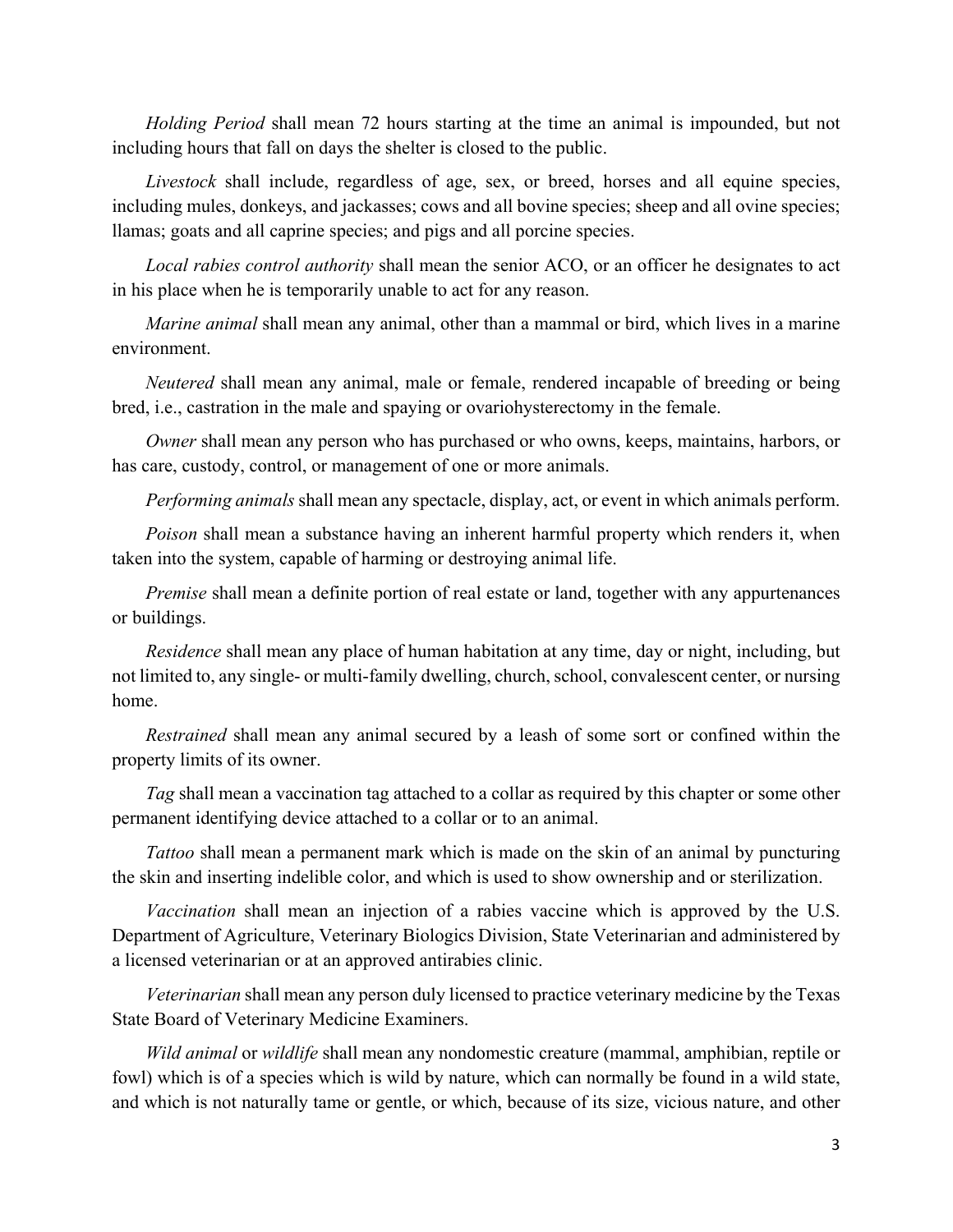characteristics, constitutes a danger to human life or property. Such creatures shall include, but are not limited to, all animals prohibited by the state or federal law and shall include, but are not limited to, the following animals:

- (1) Class mammalia: Order Carnivora, family felidae (such as lions, tigers, jaguars, leopards, and cougars) except commonly accepted domesticated cats and hybrids involving same; family Canidae (such as wolves, coyotes, and foxes) except domesticated dogs and hybrids involving same; family Mustelidae (such as weasels, martins, fishers, skunks, wolverines, mink, and badgers) except ferrets; family Procyonidae (such as raccoons); family Ursidae (such as bears); order Primata (such as monkeys and chimpanzees); and order Chiroptera (such as bats).
- (2) Poisonous reptiles, cobras, and their allies (Elapidae, Hydrophiidae); vipers and their allies (Crotiladae, Viperidae); Boonslang, and Kirtland's tree snakes; Gila monsters (Helodermatidae); and crocodiles, alligators, and their allies (order Loricata).
- (3) Brown recluse (Loxosceles) and black widow (Lactrodectus) spiders.

*Zoological park* or *zoo* shall mean any facility, other than a pet shop or kennel, displaying or exhibiting one or more species of animals, operated by a person or under the auspices of a governmental entity.

Sec. 5-2. - Purpose.

It is the intent and purpose of this chapter to provide a safe and healthy environment within the city for both animals and people. While a person may own and keep animals within the city, the conduct of those animals and the conditions that the animals are kept in should be safe and healthy and should not infringe on the health, safety, and welfare of the surrounding homes and their inhabitants.

Sec. 5-3. - Enforcement.

- (a) The provisions of this chapter may be enforced by ACOs, police officers, park rangers, and such other persons as are designated by the city.
- (b) It shall be unlawful for any person to interfere with, obstruct, resist, or oppose any ACO or other person authorized to enforce the provisions of this chapter while such person is apprehending an animal or performing any other duties. It shall be unlawful to take or attempt to take any animal from any ACO or from any vehicle used by the ACO to transport any animal or to take or attempt to take any animal from the animal shelter or other kennel or confinement area used to impound an animal.
- (c) In all instances of a violation of any provision of this chapter, whether the animal is impounded or not, the owner or keeper of such animal may be cited by an officer who has the authority to enforce this chapter for any violation of this chapter.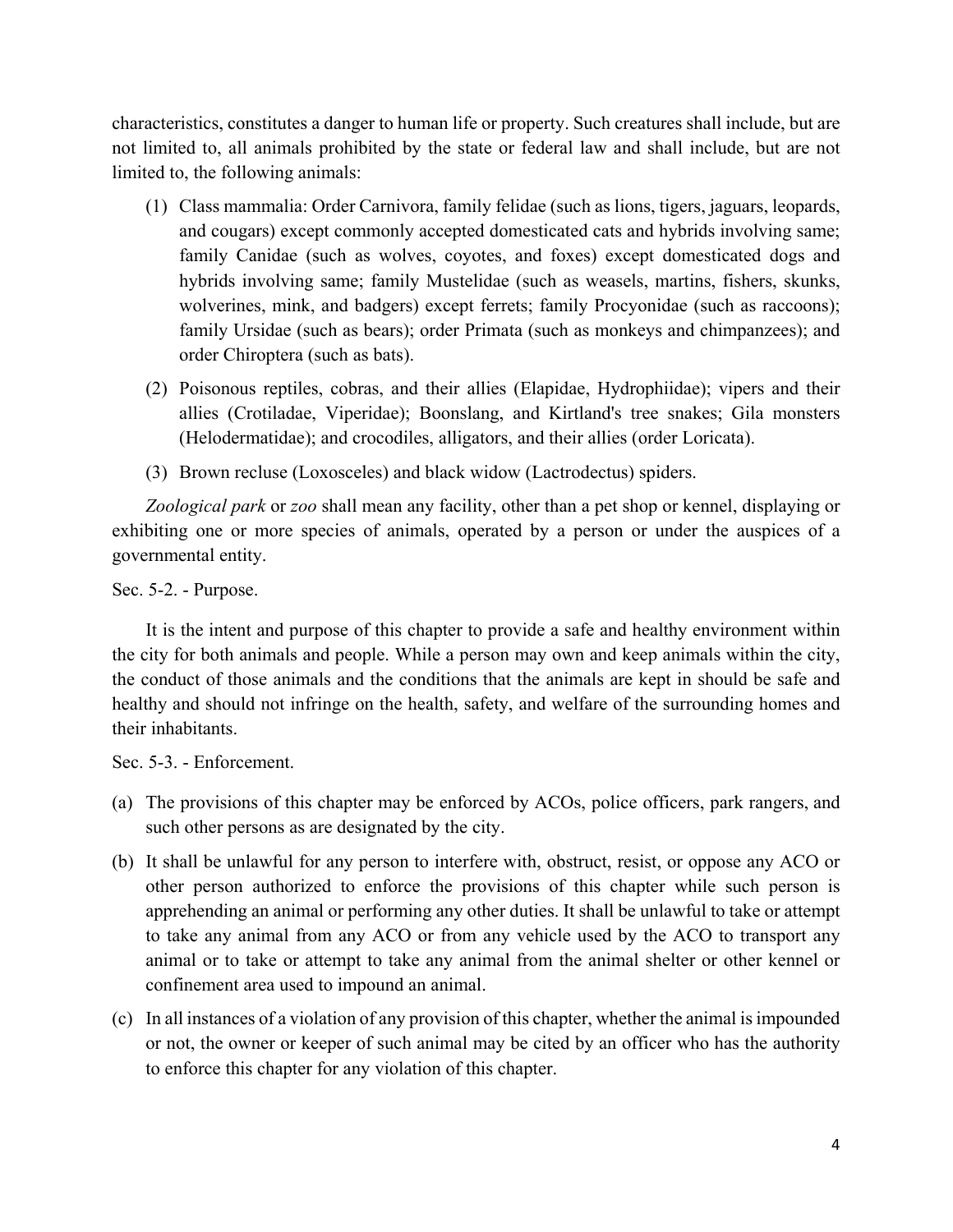- (d) In the enforcement of this chapter, ACOs and police officers shall have the authority to shoot any animal to protect themselves, to protect a third person, or to protect another animal from attack or threat of imminent injury or to prevent such animal from enduring further pain or suffering as a result of disease or injury. They shall also have the authority to tranquilize or trap any animal, fowl, livestock, or wildlife.
- (e) Unless specifically provided in this chapter, an offense under this chapter shall not require a culpable mental state. It is the intent of this chapter to impose strict liability for violation of the requirements of this chapter.

### **Sec. 5-4. - Powers and duties of citizens.**

Any person who finds an animal which he does not own on property that he owns or exercises control over or on public property may take control of said animal if it is at large (as provided in section 5-92) and may deliver the animal to an ACO, the animal shelter, or an animal emergency medical facility. If the animal is not delivered to an ACO, the animal shelter, or an animal emergency medical facility, the person must report that he has taken control of the animal to an ACO or the animal shelter within 72 hours. If animal is wearing a tag of any kind or has a tattoo, brand, microchip, or other identifying mark, that information shall be included in the report to the ACO or animal shelter.

**Secs. 5-5—5-30. - Reserved.** 

## **ARTICLE II. - ANIMAL WELFARE BOARD**

Sec. 5-31. - Reserved.

## **Sec. 5-32. - Board composition.**

The animal welfare board shall consist of one licensed veterinarian, one person whose duties include the daily operation of an animal shelter, two representatives from an animal welfare organization, a city official who shall be appointed by the city council, one McLennan County commissioner, one representative from the entity contracting with the city at the animal shelter, one appointee from each council district, and the mayor to total 13 members. A quorum for meetings shall be a majority of the members qualified and serving on said board. The term of each board member shall be two years, except that the initial appointments shall be staggered terms so that two positions expire after one year. The persons appointed to this board shall be persons who are interested in animal welfare or who have knowledge or training about animal behavior, health, or care. The board shall be composed of residents of the city and of the surrounding communities.

## **Sec. 5-33. - Authority and purpose.**

(a) The board shall make recommendations in connection with the operation of the animal shelter, as well as such other matters as may be requested by the city staff or the city council.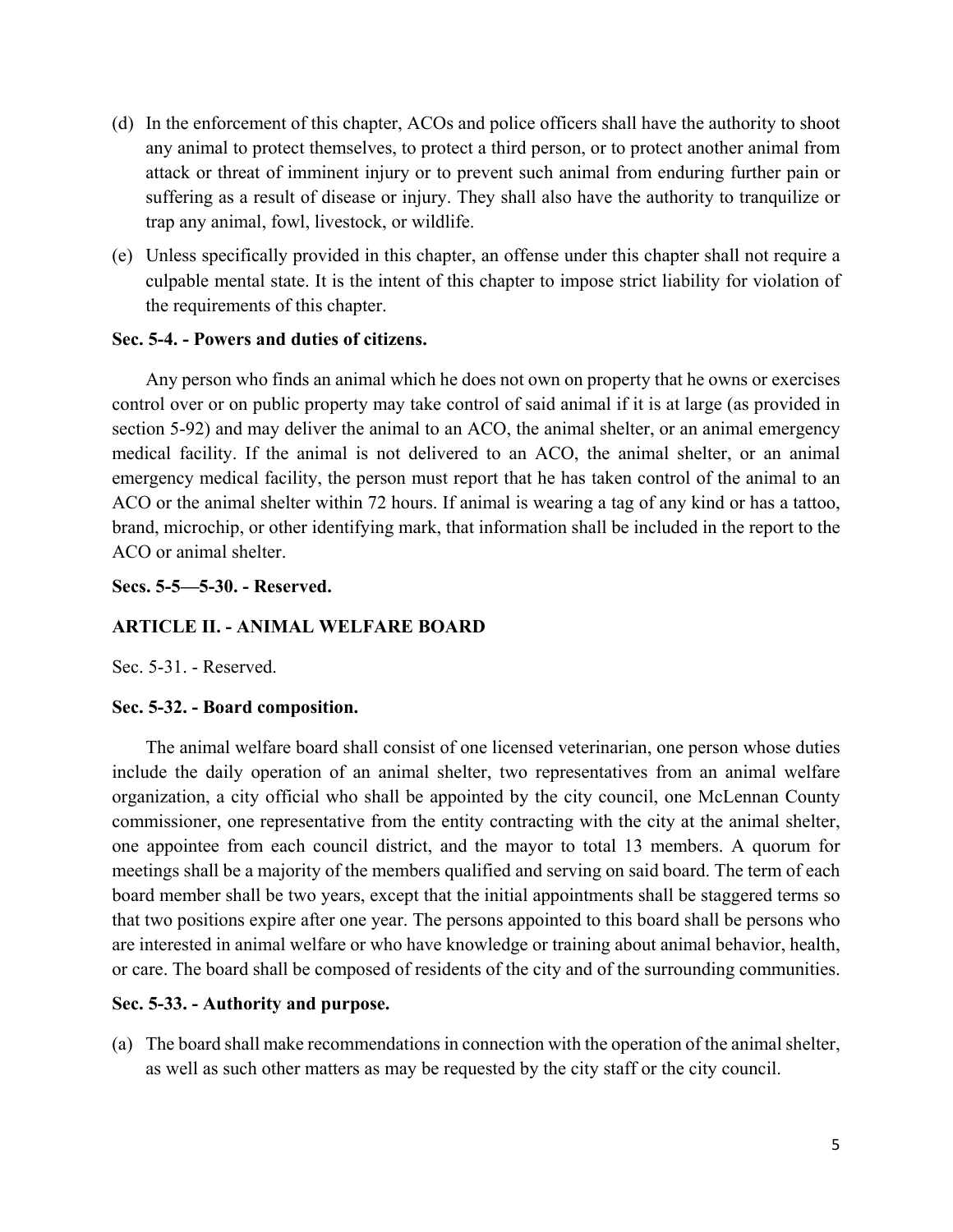- (b) The board shall hear appeals from the decisions or actions of the authority or ACO as provided for in this chapter.
- (c) The board shall hear complaints involving animals or the care of animals initiated by residents of the neighborhood or an ACO as provided herein. These may include complaints regarding noisy animals and nuisance animals as provided in section 5-96, sanitation requirements as provided in section 5-128, negligent care of animals as provided in section 5-129, or any other conduct or action which violates a provision of this chapter.
- (d) The board shall hear requests for livestock variances listed in Sec. 5-99.
- (e) In all of its actions, the board shall seek to devise circumstances under which an owner may keep an animal; however, the board shall also give consideration to the safety of the neighborhood and the health and welfare of the animal.
- (f) The board may appoint a subcommittee of at least three members to perform the functions listed in subsections (b), (c), and (d).

## **Sec. 5-34. - Initiation of proceedings.**

- (a) *Appeals.* To appeal the action or decision of the authority or ACO other than a dangerous animal or dangerous dog determination, a person must file a notice of appeal with the city secretary within five days of receiving notice of the action or decision.
- (b) *Complaints.* Persons residing within 600 feet of a person who harbors or owns an animal may initiate an action before the board regarding the animal for violations of this chapter or as otherwise provided herein by filing a petition signed by the residents of three percent of the households within that 600-foot area. If there are fewer than three households within 600 feet of the lot where the animal is kept, an action may be initiated by one of the households within that area. Such petition shall also contain the printed name and address of each person signing it and a statement setting forth specific facts to support the allegations it contains regarding the animal at issue. If the petition does not contain this information, the board may hold the petition to be invalid and dispense with any further action. The petition shall also designate an individual as the neighborhood contact.

## **Sec. 5-35. - Procedures before the board.**

- (a) *Hearing.* The board shall hold a hearing on an appeal or complaint within ten days of the date the appeal or complaint was filed.
- (b) *Notice.* Notice of a hearing before the board shall be given to the person who harbors or owns the animal at issue at least 72 hours in advance unless the person waives his right to that notice. Notice shall also be given to the authority, ACO, any injured party under section 5-66 and neighborhood contact at least 72 hours in advance unless waived.
- (c) *Burden of proof.* The burden of proof in any appeal shall be upon the authority or ACO. In an action initiated by complainant or by petition of a neighborhood, the burden of proof shall be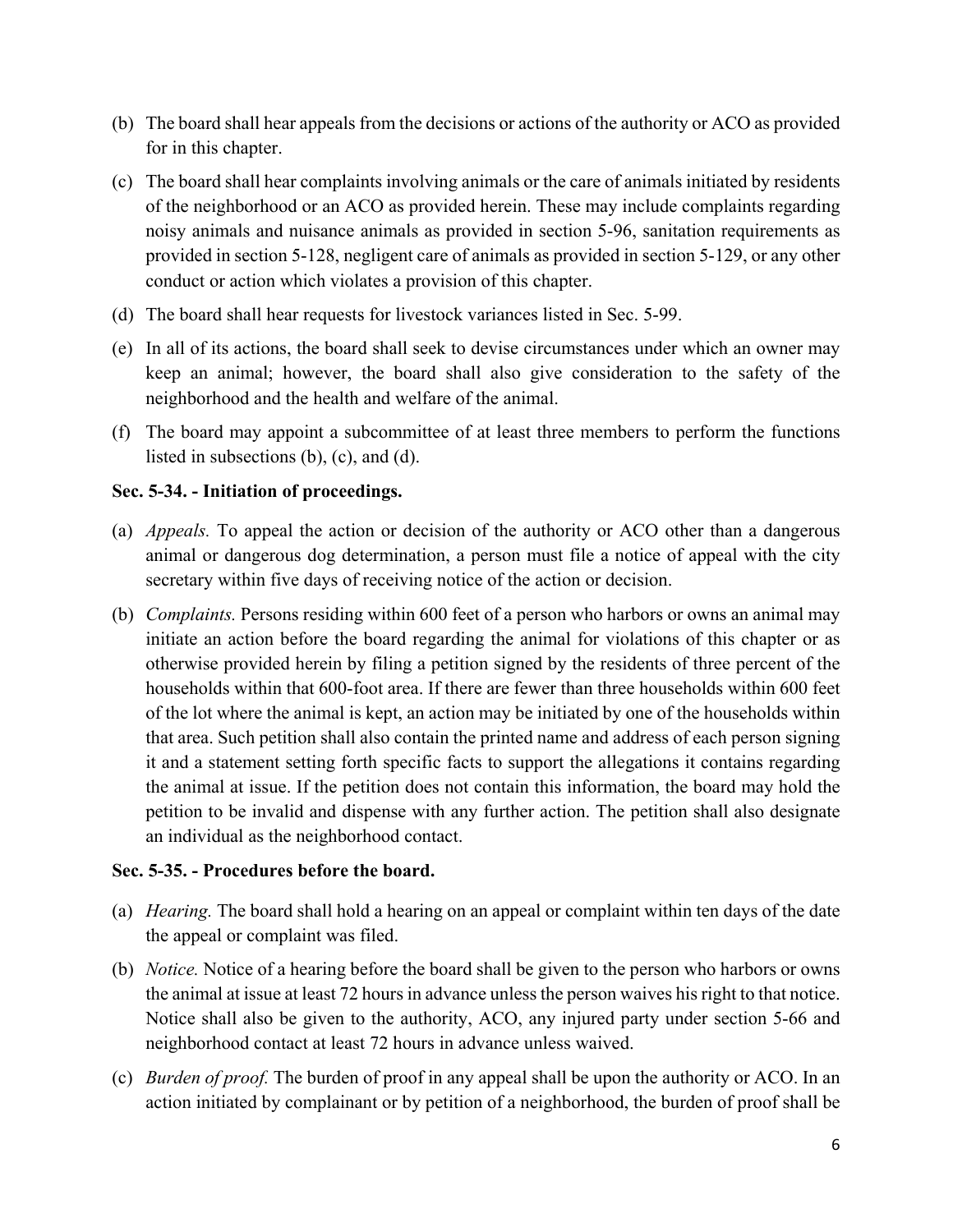upon the complainant or those filing the petition. This burden may be sustained by a preponderance of the evidence.

- (d) *Evidence and witnesses.* Neither the Texas Rules of Evidence nor the Federal Rules of Evidence shall apply to a hearing before the board. Any person having knowledge of relevant or material facts shall be allowed to appear and testify.
- (e) *Decision.* Upon the close of the hearing, the board shall issue a written statement of its findings, including any remedial requirements. A copy of this statement shall be sent to the person who harbored or owned the animal at issue and to the authority, ACO and neighborhood contact within ten days.
- (f) *Service.* All services of notice or statements may be by personal service or by certified mail, return receipt requested.

### **Sec. 5-36. - Remedial requirements.**

- (a) Where the board finds against the person who harbored or owned the animal, it may place certain remedial requirements upon such person. These remedial requirements may include one or more of the following items:
	- (1) *Leash and muzzle.* The owner shall not permit the animal to go outside the kennel or pen unless such animal is securely leashed with a leash no longer than four feet in length which is in the physical control of a person 18 years of age or older. Such animal may not be leashed to inanimate objects, such as trees, posts, buildings, etc. Additionally, such animal must be muzzled by a muzzling device sufficient to prevent the animal from biting persons or other animals.
	- (2) *Confinement outdoors.* The animal shall be securely confined in an enclosed and locked pen or kennel except when on a leash and muzzled or when confined indoors. Such pen or kennel must have secure sides and a secure top attached or have sides that measure eight feet from the ground. The structure must be locked with a key or combination lock if an animal held to be dangerous is within the structure. The structure must have a secure bottom or floor attached to the sides of the structure, or the sides of the structure must be embedded in the ground no less than two feet. All structures erected to house the animal must comply with all zoning and building regulations. Such structures must also be adequately lighted and ventilated and be kept in a clean and sanitary condition.
	- (3) *Relocation of confinement area.* The owner may be required to relocate on his property the confinement area in which the animal is kept so that the animal does not annoy, disturb, or in some other manner offend neighbors.
	- (4) *Confinement indoors.* The animal may not be kept on a porch, patio, or in any part of a house or other structure that will allow the animal to exit such building or structure on its own volition. In addition, no animal except a cat may be kept in a house or structure when only a window or screen door prevents the animal from exiting the structure.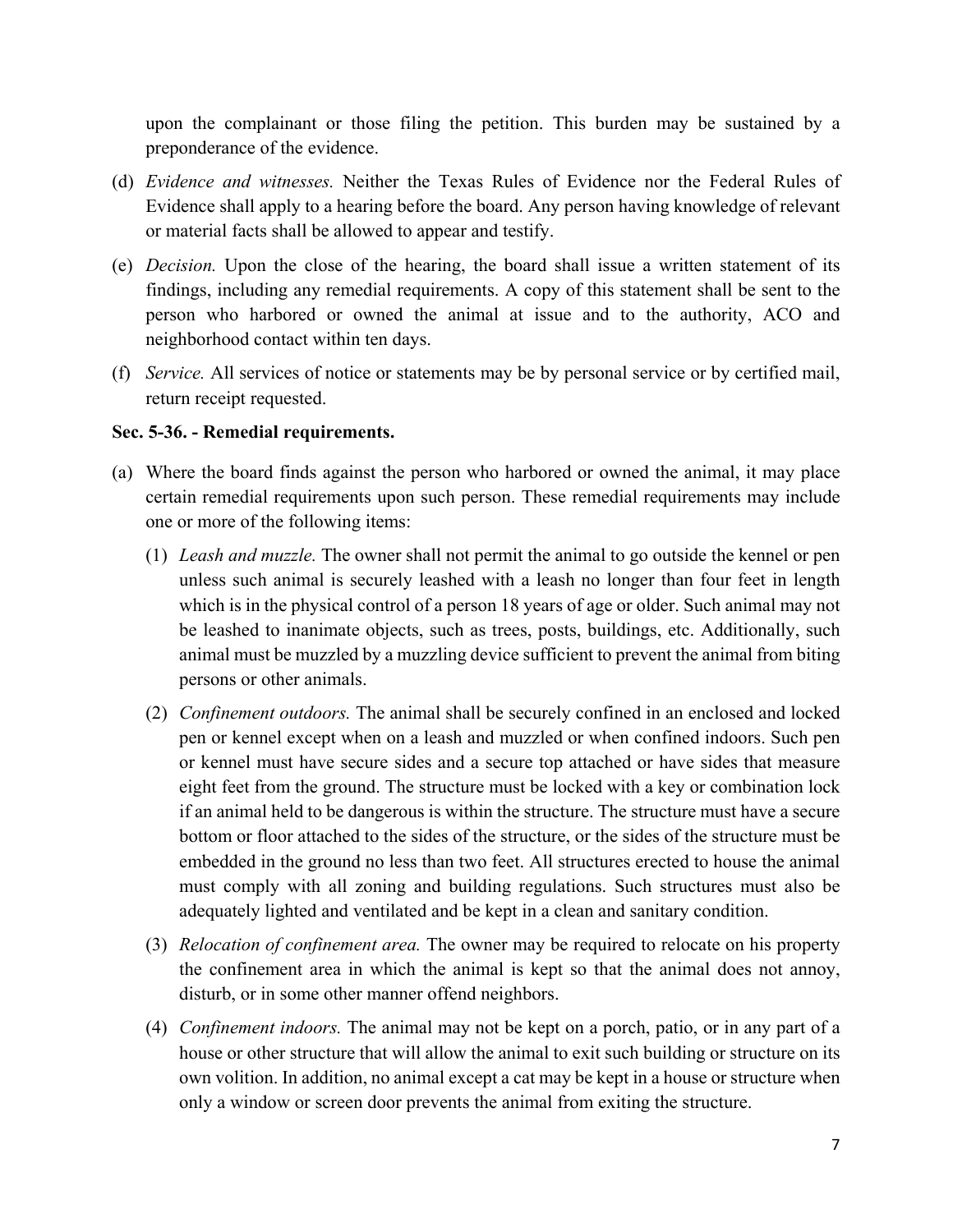- (5) *Signs.* The owner of an animal held to be dangerous shall display in prominent places on the premises where the animal is kept a sign easily readable by the public which states "Beware of " A similar sign shall also be posted on the kennel or pen of the animal.
- (6) *Insurance.* The board may require that the owner acquire insurance in an amount deemed reasonable to insure against bodily injury or property damage caused by the animal.
- (7) *Restitution.* The board may require the payment of restitution for damages or injury caused by the animal.
- (8) *Training.* The board may require that the person and animal engage in training necessary to eliminate the problem. The board may designate a specific training program to be followed or utilized.
- (9) *Removal from city.* For an animal other than one held to be dangerous, the board may require that the animal be removed from the city.
- (10) *Limit or prohibit animal ownership.* The board may set a limit on the number of animals which an individual may keep on property within the city. This limitation may be imposed for a specified time period or permanently. The board may also prohibit the person from acquiring or keeping within the city any other animal for a period of time up to five years. In connection with this prohibition, the board may require the person to sell, give away, or otherwise humanely dispose of the animals at issue in the hearing.
- (11) *Spay or neuter.* The board may require that an animal which is being returned to an owner or which an owner shall be allowed to keep within the city be spayed or neutered.
- (12) *Destruction.* The board may order that an animal shall be humanely destroyed.
- (13) *Other.* Such other remedial requirements that under the circumstances the board finds will serve the interests of the owner in keeping an animal and gives consideration to the peace, safety, and welfare of the neighborhood as well as the health and welfare of the animal.
- (b) In requiring that remedial requirements be followed, the board shall also state a time frame within which the owner must comply with the required action. For good cause, the board may extend the time period to comply.

#### **Sec. 5-37. - Return of animal.**

(a) If an animal is in the custody of the ACO, an inspection of the premises where the animal is to be kept may be made prior to the animal's return to determine whether the remedial requirements have been met. The ACO may retain custody of the animal until the owner of the animal complies with the remedial requirements. The ACO shall have the right to inspect such premises in the future at reasonable times to ensure continued compliance with the remedial requirements.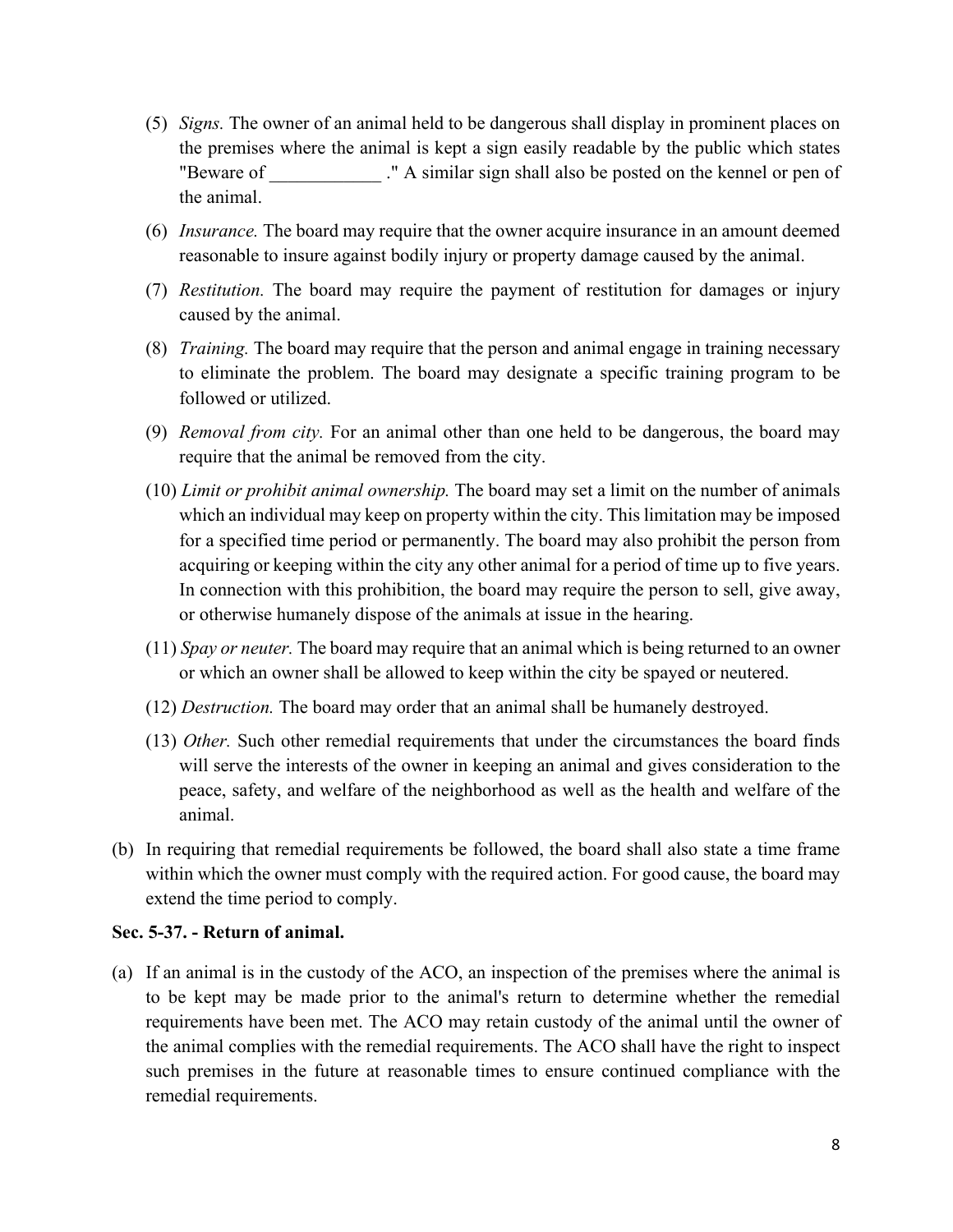(b) As a condition of returning an animal which has been in the custody of the ACO to its owner, the board may require the owner to pay all or a portion of the expenses incurred by the ACO to keep the animal.

### **Sec. 5-38. - Reporting significant events.**

- (a) The owner of an animal declared dangerous shall report any of the following events within fourteen days to the ACO:
	- (1) Permanent removal of the animal from the city.
	- (2) Death of the animal.
	- (3) The birth of any offspring, including the number, markings, color, and sex.
	- (4) Change of location within the city.
	- (5) Transfer of ownership, including the name and address of the new owner and the location where the animal is to be kept.
- (b) The owner of an animal declared dangerous shall report within 24 hours to the ACO the escape of the animal or an attack or biting of a person or other domesticated animal or livestock.

## **Sec. 5-39. - Violation of remedial requirements.**

It shall be unlawful for the owner of an animal to violate or fail to comply with the remedial requirements placed on him by the board or ACO. If such person fails to comply or violates any remedial requirement or any other provision of this chapter, the disposition of the animal may be referred back to the board for reconsideration. Such reconsideration shall require a hearing as provided for under this chapter. In lieu of seeking reconsideration by the board, a complaint for violating the order of the board may be filed in the municipal court. In addition to the remedies provided herein, a civil action may be filed to enforce the requirements of this chapter.

Secs. 5-40—5-60. - Reserved.

## **ARTICLE III. - RABIES CONTROL**

## **Sec. 5-61. - Vaccinations.**

- (a) All dogs or cats four months of age or older within the city shall be vaccinated against rabies. Such vaccinations shall be repeated in accordance with state law.
- (b) A veterinarian who vaccinates a dog or cat against rabies shall issue to the owner of such dog or cat a vaccination certificate in a form approved by the state department of health. The veterinarian shall also issue a metal tag with the veterinarian's address and the year of the vaccination stamped thereon.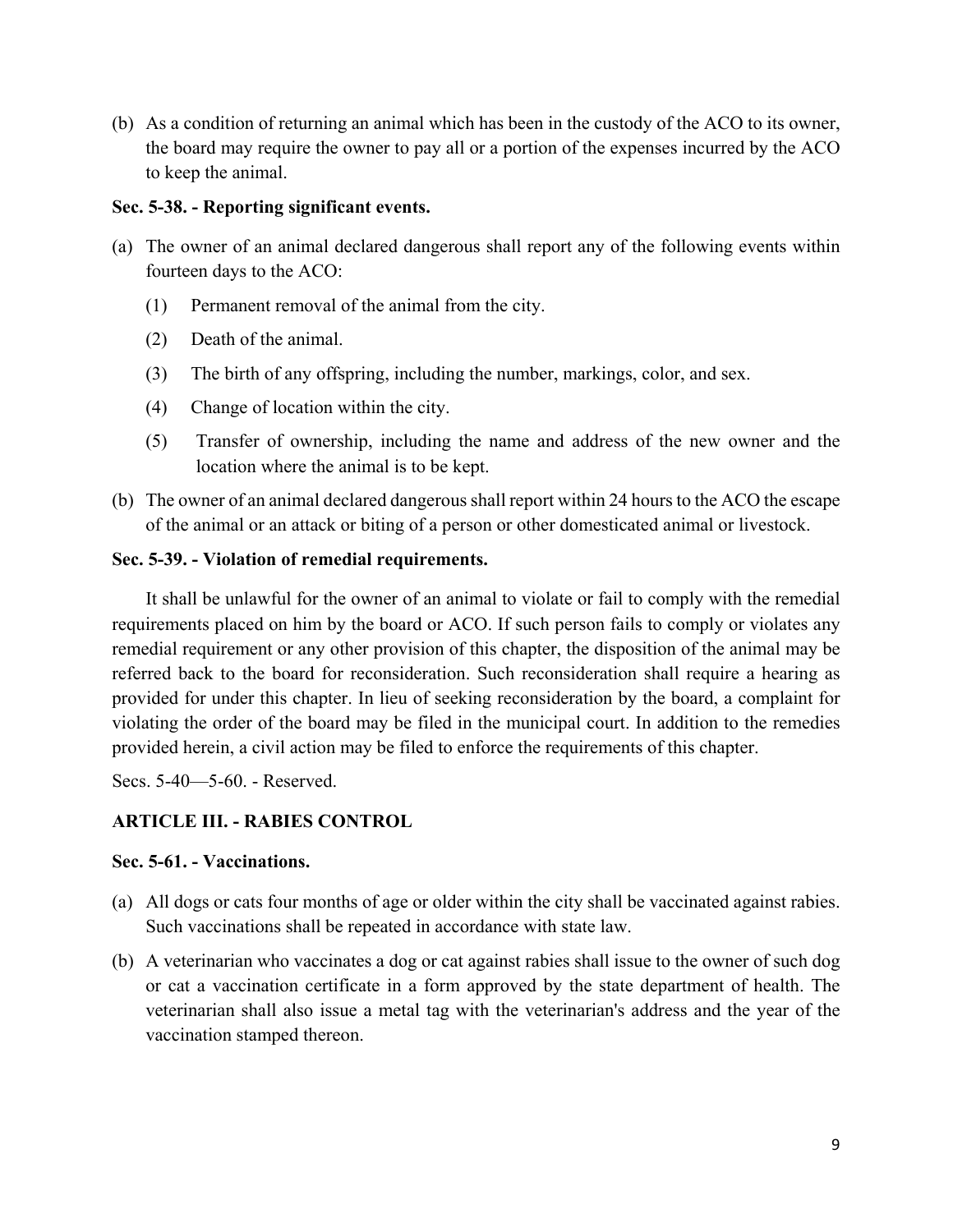(c) It shall be unlawful for any person within the city to own, keep, possess, harbor or allow to remain upon premises under his control any dog or cat which has not been vaccinated as required herein.

### **Sec. 5-62. - Vaccination of impounded animals.**

- (a) After impoundment, all animals which are required to be vaccinated by this article which are redeemed by an owner from the animal shelter must be vaccinated against rabies in accordance with the requirements of this article, or the owner thereof must present a veterinarian's certificate showing a current vaccination.
- (b) In order for an animal not vaccinated in accordance with the requirements of this article to be released, such owner must sign a statement giving the name of the owner and the address where the animal is to be immediately taken and confined and stating that the owner will have the animal vaccinated in accordance with the requirements of this article. Within seven days of the release of the animal, a certificate of vaccination shall be presented to the animal shelter. Failure to present the vaccination certificate to the animal shelter within the stated time shall be grounds for the immediate return of the animal to the animal shelter, and such animal may be destroyed immediately or otherwise disposed of. Such failure shall also constitute a misdemeanor which may be punished by a fine as set out in section 1-14, except that the minimum fine shall be \$100.00.

## **Sec. 5-63. - Proof of vaccination.**

The failure of a dog or cat to wear a vaccination tag on a collar shall be prima facie evidence of the failure to vaccinate the animal as required by this article. To prove that a dog or cat has been vaccinated, the owner of the dog or cat must present a copy of the vaccination certificate issued by the veterinarian that shows the date the vaccination was administered.

## **Sec. 5-64. - Counterfeiting; destruction of tags, certificates.**

- (a) It shall be unlawful for any person to intentionally or knowingly counterfeit a rabies vaccination tag or certificate.
- (b) It shall be unlawful for any person to intentionally or knowingly destroy a rabies vaccination tag or certificate.

#### **Sec. 5-65. - Reporting rabid animals or rabies exposure.**

(a) It shall be the duty of all animal owners, veterinarians, physicians, or any other person to report to the ACO all cases of rabies with which he comes in contact or to which his attention has been directed. This report shall be made immediately upon diagnosis or suspicion of a case of rabies.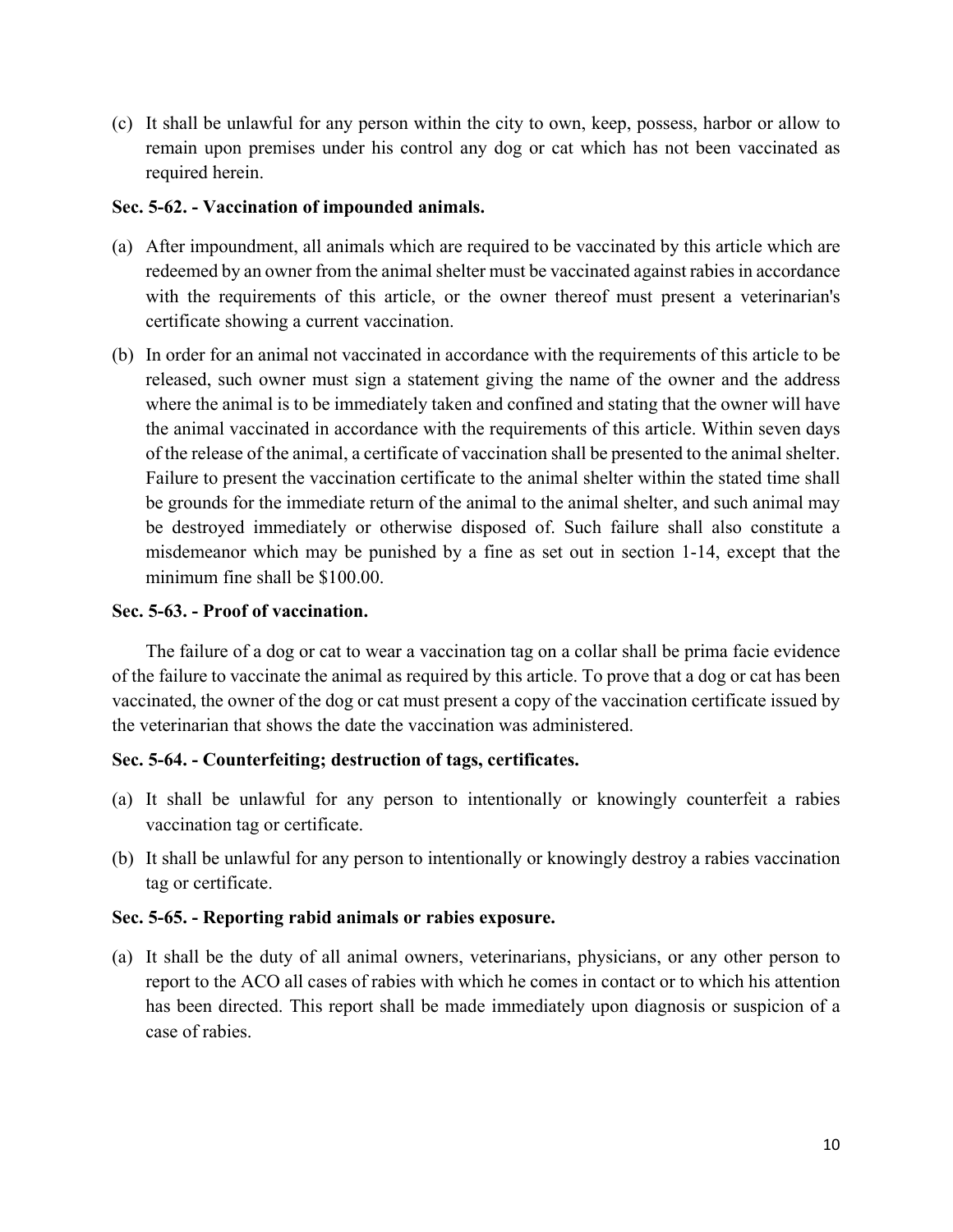(b) Any person having knowledge of an animal bite or scratch to an individual or to another animal by an animal which the person suspects is rabid shall report that incident to the ACO within 24 hours.

### **Sec. 5-66. - Animal bites and scratch reports; submission to quarantine.**

- (a) Any person who is bitten or scratched by an animal shall report that fact to the ACO within 24 hours. If the person bitten or scratched is a minor under the age of 17, the parent or guardian of such minor, if he has knowledge of the incident, shall report that fact to the ACO within 24 hours. There must be transfer of animal saliva for the animal to be quarantined.
- (b) A person who owns, harbors, or allows an animal to remain on premises under his control and who has knowledge of a bite shall report to the ACO within 24 hours any incident where such animal bit or scratched any person.
- (c) The animal committing the act shall be submitted to the ACO for quarantine. When the local rabies control authority goes to the premises where the animal that bit or scratched any person is being kept, the ACO may take immediate custody of the animal. Where suitable arrangements are made, the local rabies control authority may permit the animal to be transferred to another location for the remainder of the quarantine period. This duty to submit the animal to quarantine shall apply to any person who owns, harbors, has possession of, or allows an animal to remain on premises under his control. If convicted of violating this section, a minimum fine of \$100.00 shall be imposed by the municipal court.

## **Sec. 5-67. - Contents of required reports.**

When an individual is placed under a duty to report an incident in which an animal has bitten or scratched some person or some animal or to report an animal known or suspected to be rabid, that report to the ACO shall include, if the person making the report knows, the following information:

- (1) The location where the bite or scratch occurred.
- (2) The location where the animal which committed the act or which is known or suspected to have rabies or have been exposed to rabies can be located.
- (3) The name and address of any person who was bitten or scratched.
- (4) The name and address of the person who owns, harbors, or has control over the premises where the animal committing the act normally can be found.
- (5) The names and addresses of the persons who own, keep, or harbor any other animal exposed to rabies can be found.

## **Sec. 5-68. - Quarantine and release.**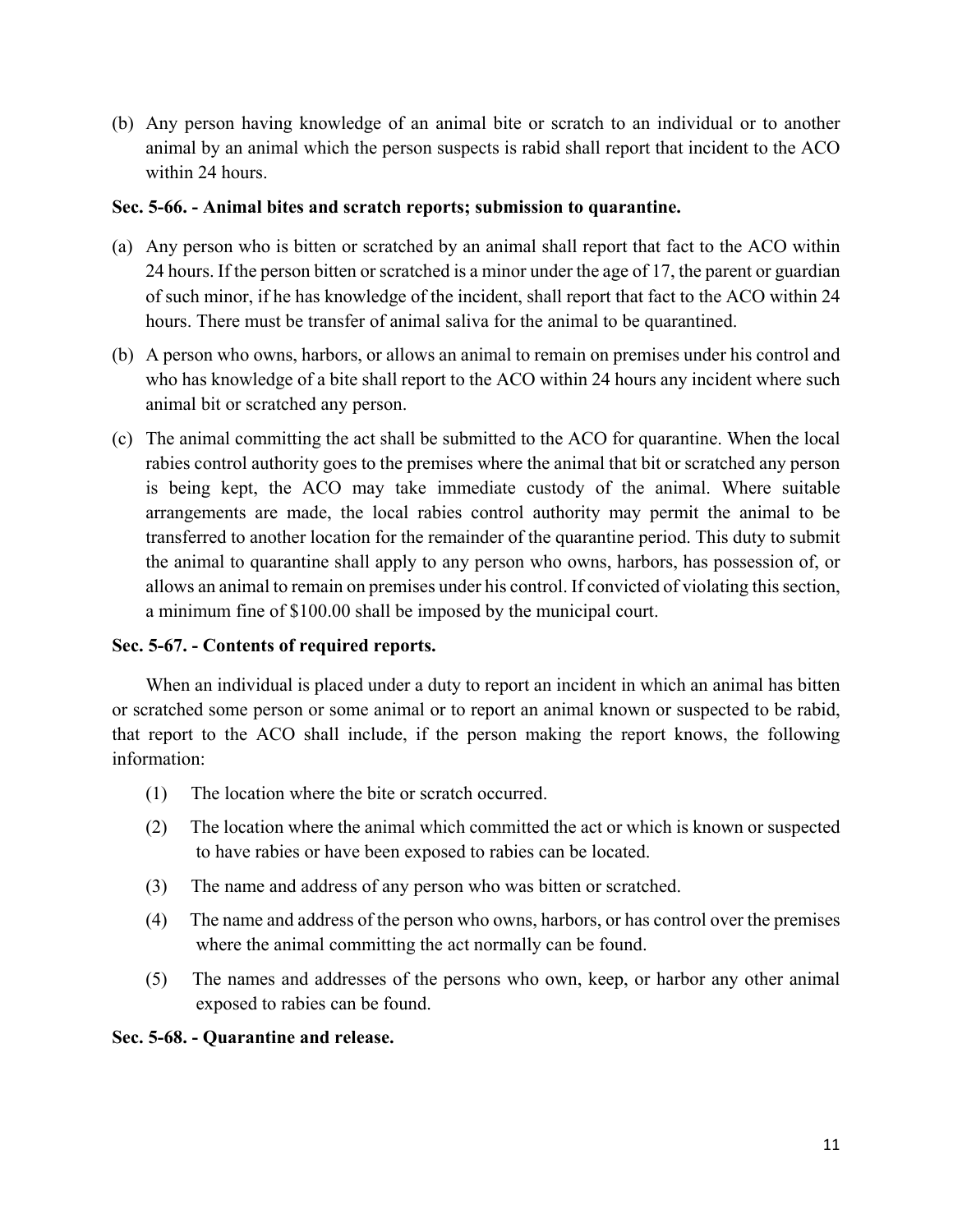(a) When an animal is required to be placed in quarantine, the animal shall be submitted for quarantine at the animal shelter. Only with the prior approval of the local rabies control authority may the animal be held in quarantine at any other location.

- (b) Any animal quarantined shall be held for a period of ten days from the date of the bite. The animal shall not be released from quarantine until such release has been approved by the local rabies control authority.
- (c) An owner has 72 hours to pay all fees that are required for reclaim. Fees may include but are not limited to:
	- a. Animal Control impound.
	- b. Spay/Neuter surgery.
	- c. City of Waco animal services.

If fees are not paid within 72 hours of the animal being quarantined, the animal will be considered abandoned and become the property of the city and may be disposed of in a manner consistent with the provisions of this ordinance.

(d) If the ownership of the animal is unknown, the animal may be disposed in a manner consistent with the provisions of this ordinance without waiting for an additional 72 hours.

## **Sec. 5-69. - Submission of head for rabies diagnosis.**

- (a) If the animal which bit or scratched a person is a wild animal, the animal shall be humanely destroyed in such a manner that the brain is not mutilated. The head shall then be submitted to a laboratory certified by the state department of health for rabies diagnosis.
- (b) If an animal which is being quarantined becomes ill, it may be humanely destroyed in such a manner that the head is not mutilated. The head shall then be submitted to a laboratory certified by the state department of health for rabies diagnosis. The head of each animal which dies while in quarantine shall also be submitted for rabies diagnosis.

## **Sec. 5-70. - Cost of quarantine or rabies diagnosis.**

- (a) If, by the end of the required quarantine period, a quarantined animal is found to be free of rabies, the local rabies control authority shall order the release of the animal to the owner if the owner has complied with the rabies vaccination provisions of this article and paid the impoundment fees.
- (b) If a head is submitted to the state department of health for rabies diagnosis, the cost of removing the head and shipping it shall be paid by the owner of the animal.

Secs. 5-71—5-90. - Reserved.

## **ARTICLE IV. - GENERAL REGULATIONS**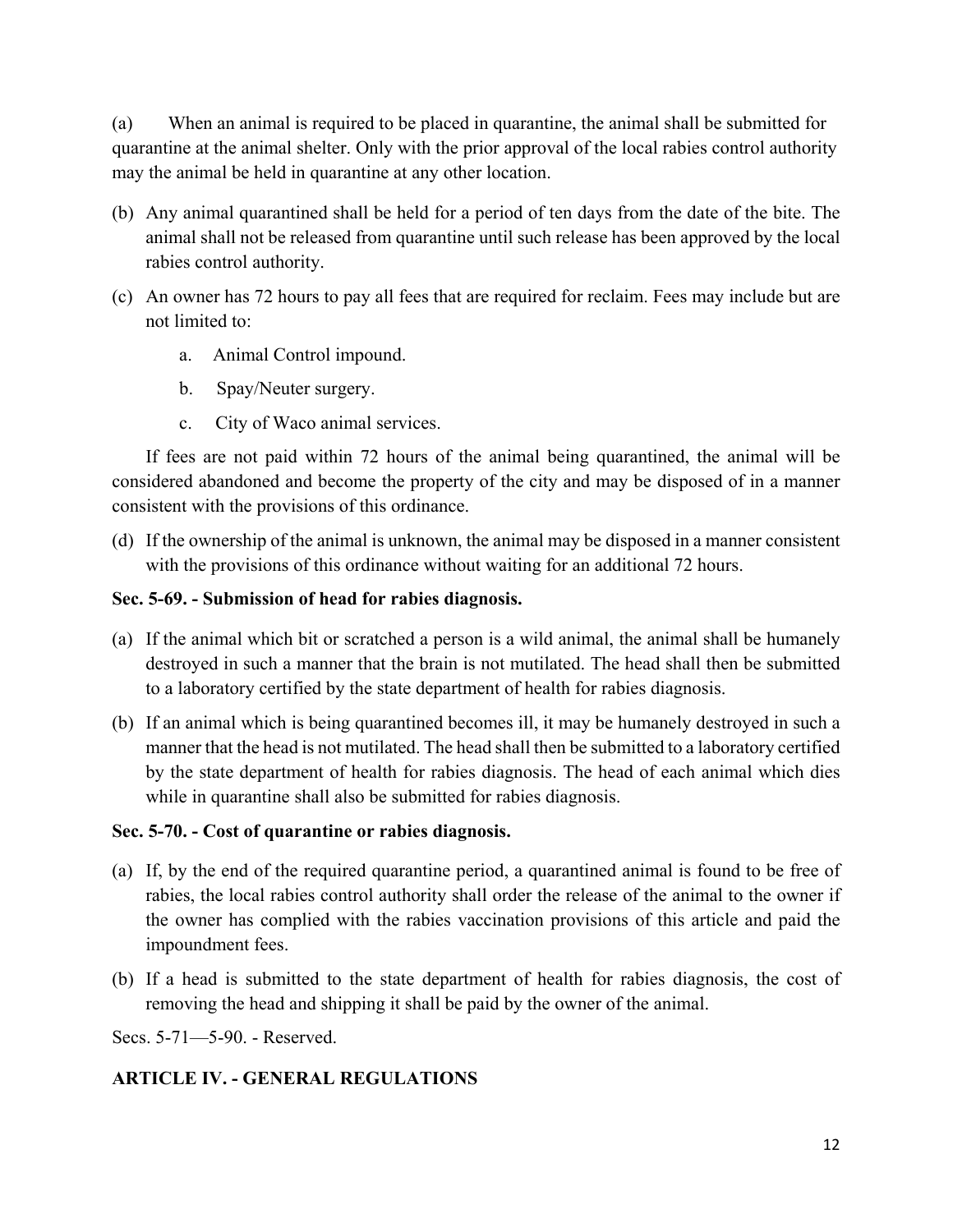#### **Sec. 5-91. - Identification for animals.**

Except as provided herein, all animals within the city shall be marked by some type of identifying license, tag, band, microchip, tattoo, or brand by which the animal's owner can be identified. Animals exempted from this requirement are mice, rats, rabbits, guineas, hamsters, gerbils, ferrets, fowl, and snakes.

#### **Sec. 5-92. - Animal at large.**

- (a) It shall be unlawful for any person who owns, harbors, or otherwise has control over any animal within the city to allow or permit such animal to be at large within the city.
- (b) The prohibition against an animal being at large shall not apply to:
	- (1) A cat which has been vaccinated as required by this chapter and which is wearing the required vaccination tags;
	- (2) A cat that can be identified as having an owner or caregiver by collar and tags, microchip, identifying tattoo, or has a left ear tip indicating trap-neuter-return; or
	- (3) If the owner or caregiver can provide documentation of the free-roaming cat's sterilization.
- (c) An animal shall be considered to be at large if it is not under the control of its owner by either a leash, chain, cord, or other suitable material attached to a collar or harness, or not restrained on the property of the owner by a leash, chain, cord or fence. An animal inside a vehicle parked in a public place shall be considered to be at large unless it is restrained in such a manner that it cannot exit the vehicle of its own volition.
- (d) The ACO for the city may impound any animal observed to be at large, whether the animal is on public or private property. If the ACO observes an animal on property which is owned by a person other than the owner of the animal, and observes the animal return to property of its owner, the ACO may impound the animal or issue a citation for the animal at large.
- (e) Proof that an animal was found at large in violation of this section, together with proof that the defendant was the owner of such animal at the time, shall constitute prima facie evidence that the defendant allowed or permitted the animal to be at large.

#### **Sec. 5-93. - Animal in heat.**

- (a) A person who owns, harbors, or keeps any female dog or cat, other than a community cat, shall keep such dog or cat in a secured area that prevents a male animal of the same species from having access to the female while the female is in heat or in estrus.
- (b) It is a defense to prosecution under this section that:
	- (1) The owner of the female was permitted for controlled breeding of the female, and
	- (2) The female was not chained, tethered, or otherwise restrained in a manner preventing her from defending herself or avoiding a male of the same species.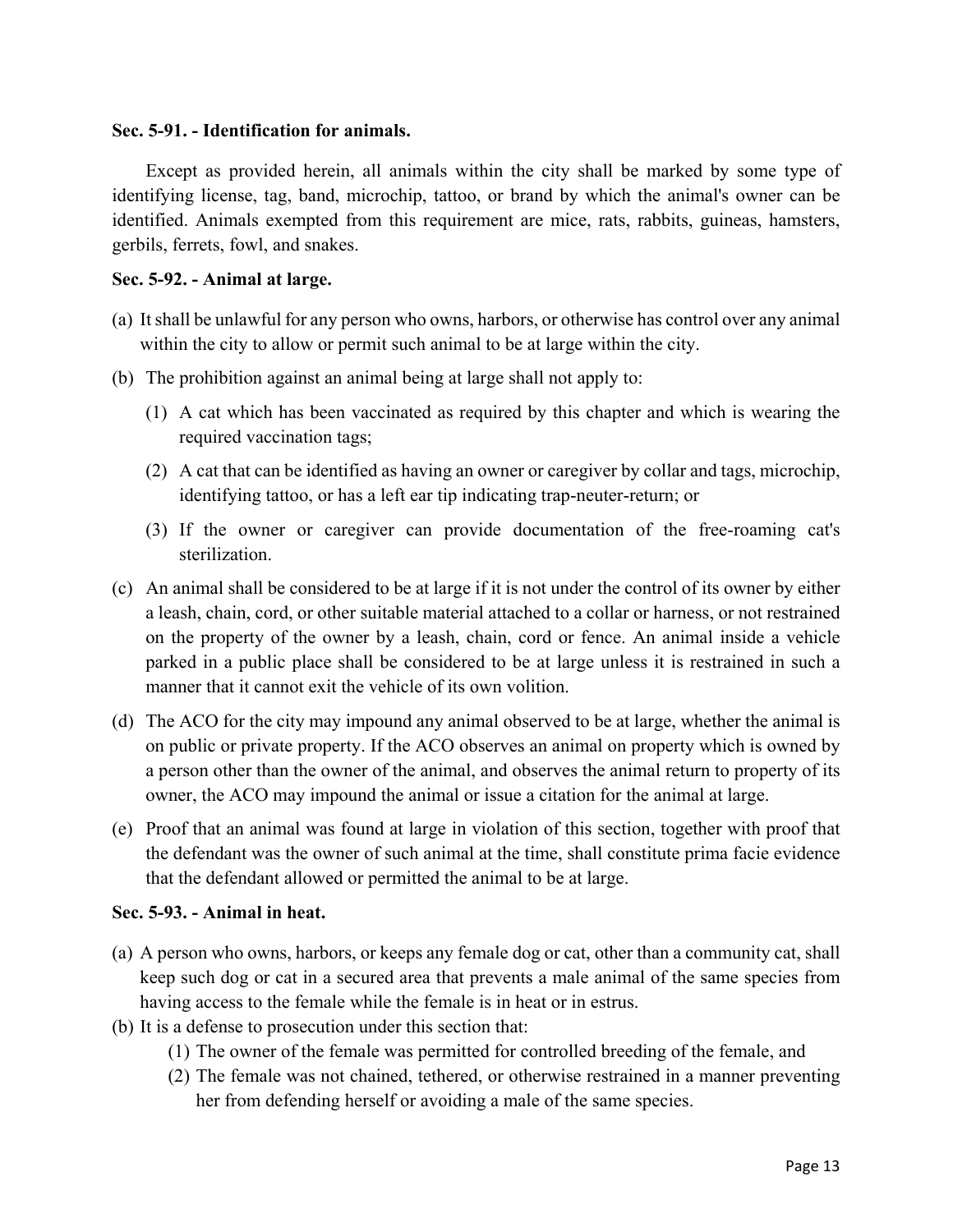### **Sec. 5-94. - Animal defecation prohibited in certain areas.**

- (a) It is unlawful for the owner or person in control of an animal to intentionally, knowingly, recklessly, or with criminal negligence allow or permit such animal to defecate on any public property or improved private property other than that of the owner of the animal. That the animal was at large at the time it defecated on any property shall constitute prima facie evidence that the owner or person in control of the animal allowed or permitted the animal to so act.
- (b) It shall be a defense to prosecution under this section that the owner or person in control of the animal immediately removed and cleaned up such animal's feces from public or private property.

### **Sec. 5-95. - Wild animals or wildlife.**

- (a) No person shall possess, keep or have care, custody, or control of a wild animal or wildlife within the city except as provided herein.
- (b) All persons shall be prohibited from selling, giving, transferring, or importing into the city any wild animal.
- (c) This section shall not apply to any person involved in temporary wildlife exhibition who holds the appropriate state and federal wildlife permits or approved zoological parks performing animal exhibitions or circuses. Nor shall this section apply to primary and secondary schools, colleges and universities, zoological parks owned or operated by a governmental entity, or any animal assisting physically handicapped persons.
- (d) It shall be a defense to prosecution under this section that the animal being kept was an infant or injured animal which was not capable of surviving on its own and that such animal was kept for 72 hours or less, or for such reasonable time as was necessary before giving the animal to a licensed wildlife rehabilitator.

#### **Sec. 5-96. - Nuisance animals.**

- (a) As used in this article, a nuisance animal shall be defined as any animal which commits any of the acts listed herein:
	- (1) Molests or chases pedestrians, passersby, or passing vehicles, including bicycles.
	- (2) Makes unprovoked attacks on other animals of any kind.
	- (3) Is repeatedly at large.
	- (4) Damages private or public property.
	- (5) Defecates on property not belonging to or under the control of its owner.
	- (6) Barks, whines, howls, crows, crackles, or makes any noise excessively and continuously, and such noise disturbs a person of ordinary sensibilities.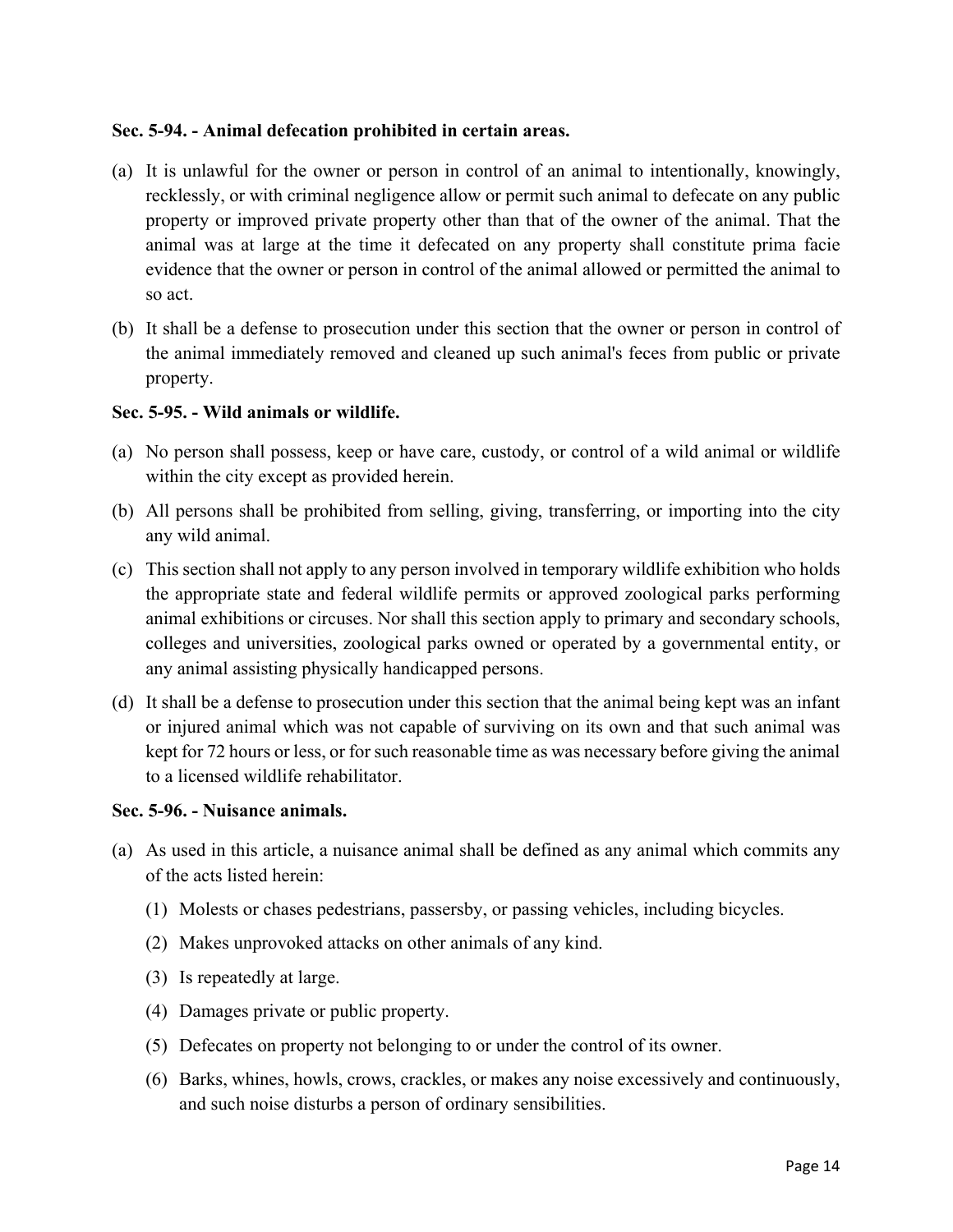- (7) Is unconfined when in heat or in estrus.
- (b) The keeping of any animal in a manner that endangers the public health, annoys neighbors by the accumulation of animal wastes which cause foul and offensive odors, or poses a hazard to any other animal or human being is considered to be a nuisance under this chapter.
- (c) If the ACO determines that any animal is a nuisance, the ACO may issue an order requiring that the owner meet certain remedial requirements to correct the conduct of the animal. The order shall be given to the owner by personal service or by certified mail, return receipt requested. The owner may file an appeal to this order as provided in article II of this chapter.
- (d) Persons residing within 600 feet of a person who harbors an animal which they believe to be a nuisance may initiate an action before the board as provided for in section 5-33.

### **Sec. 5-97. - Honeybees.**

No person shall construct, place, or maintain any beehive within 300 feet of any residence other than that of the owner except with the consent of the adult occupants of all such residences.

### **Sec. 5-98. - Pens and coops; location.**

- (a) All fowl and rabbits shall be kept within a pen, coop, or hutch. A fenced yard shall not qualify as a pen or coop.
- (b) Any person harboring any animal, other than livestock, shall locate any pen, coop, hutch, or other housing at least 50 feet from any residence, excluding the residence of the person harboring the animals.

## **Sec. 5-99. - Livestock.**

- (a) It shall be unlawful for any person owning or having care, custody, or control over any livestock, except the horses used by the city park rangers, to:
	- (1) Cause or permit any livestock to be pastured, herded, staked, or tied in any street, lane, alley, park, or other public place;
	- (2) Tie, stake, or pasture or permit the tying, staking, or pasturing of any animal upon any private property within the city without the consent of the owner or occupant of such property; or in such a way as to permit any livestock to trespass upon any street or other public place or upon any private property; or
	- (3) Permit any livestock to be or remain during the nighttime secured by a stake, or secured in any manner other than by enclosing such animal in a pen, corral, or barn sufficient and adequate to restrain such livestock.
- (b) It shall be unlawful for any person to harbor any livestock within the city in a pen or other enclosure situated at any point closer than 200 feet to any residence, excluding the residence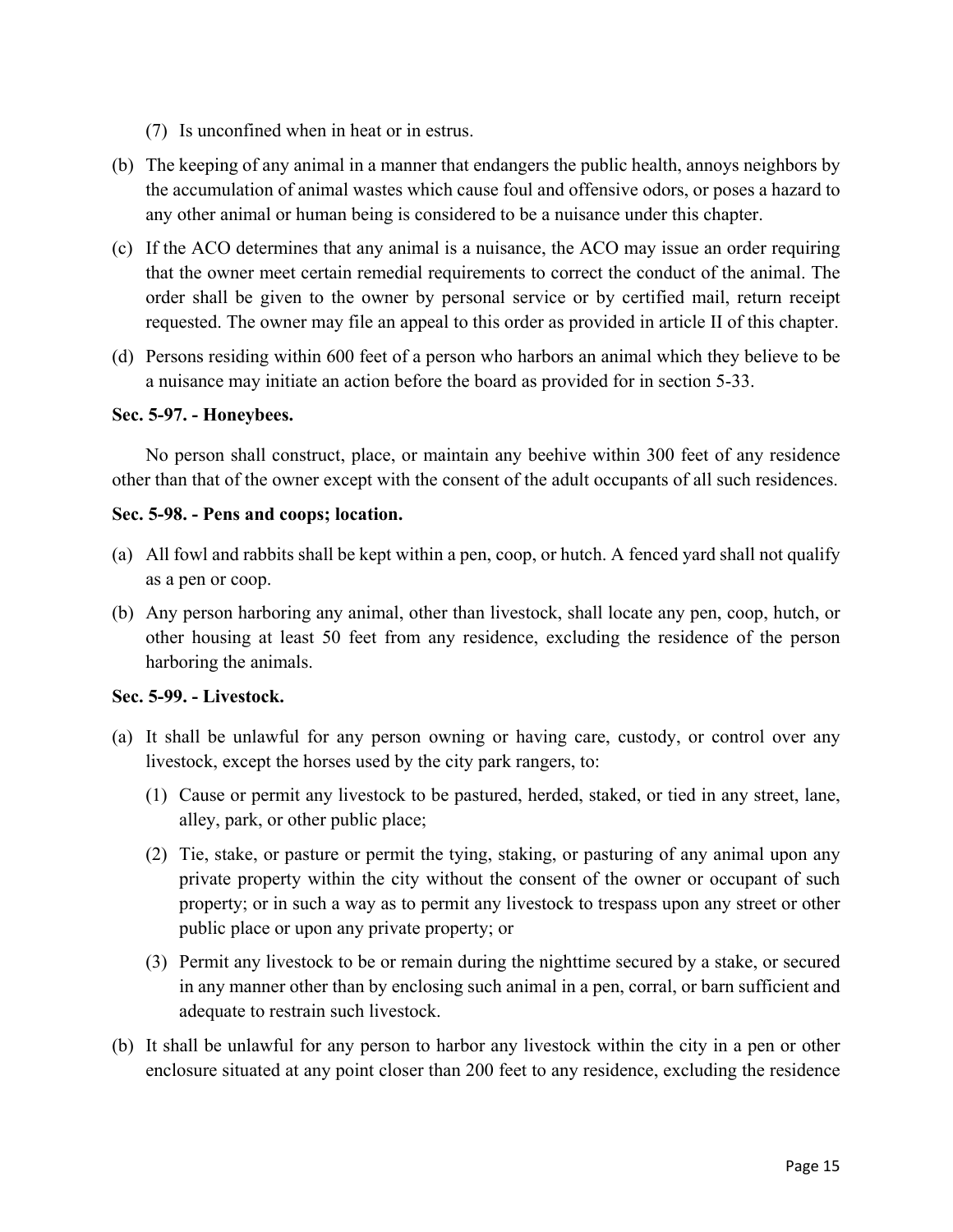of the person harboring the livestock. This section does not apply to a person who harbors livestock on property five acres or larger in size.

- (1) Prior to a person being charged with a violation of this section (subsection 5-99(b)) a person will be given notice that they have a right to request a variance to the 200-feet requirement.
- (2) A person may seek a variance to the 200-feet requirement from the board.
- (3) The person seeking the variance must file a request for the variance with the city secretary within ten days of receiving notice of the violation of this section.
- (4) The board shall hold a hearing on the request for the variance within 30 city business days of receipt of the request for a variance by the city secretary or the variance request is automatically forwarded to the city council for action.
- (5) Notice of a hearing before the board shall be given to the person appealing the violation at least five days in advance unless the person waives the notice requirement.
- (6) Notice shall be given to persons residing in or owners of residences within 200 feet of the property where the violation occurs at least five days in advance.
- (7) The burden of proof for proving the necessity for the variance shall be upon the person applying for the variance.
- (8) Upon the close of the hearing, the board shall issue a written order setting forth its findings, within ten days.
- (9) A copy of the order shall be sent to the person who appealed the notice of violation.
- (10) A copy of the order shall also be sent to persons residing in or owners of residences within 200 feet of the property where the violation occurs.
- (11) When the board grants a variance, the order shall state the length of the variance, the conditions of the variance and that the variance is granted only to the person or persons residing on the property or the owners of the property at the time the violation occurred.
- (12) When the board grants a variance, the board may place reasonable restrictions and/or requirements that it finds are necessary to ensure the viability of the neighborhood.
- (13) When the board fails to grant a variance, the board shall state the number of days, no more than 30 that the person has to comply with this section.
- (14) A person may appeal the denial of or the requirements placed on a variance to the 200 feet requirement by the board to the city council.
- (15) The person seeking the variance must file the appeal of the board's decision with the city secretary within ten days of receiving the notice of the denial or the requirements.
- (16) The city council shall hold a hearing on the request for the variance.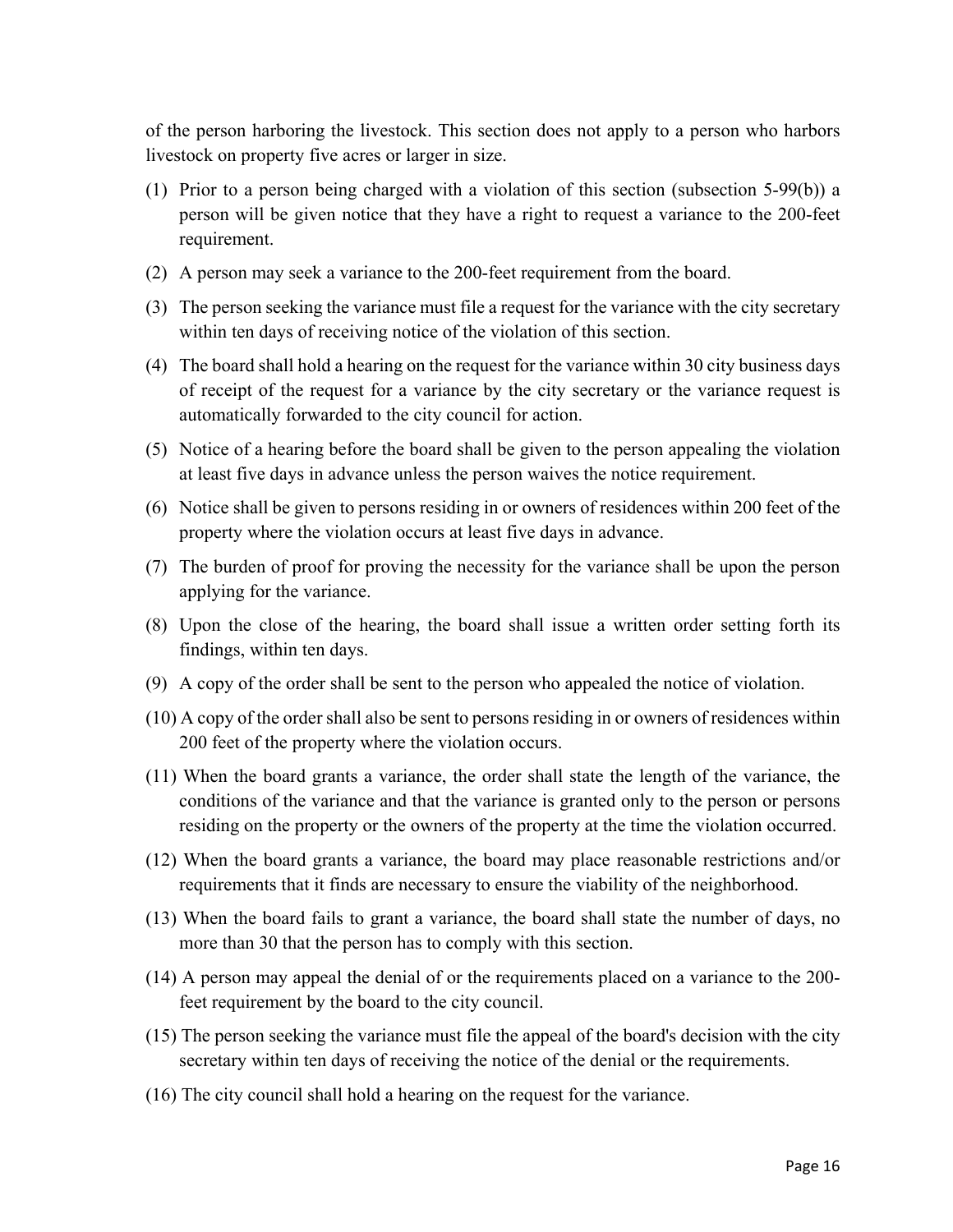- (17) Notice of the hearing before the city council shall be given to the person appealing the violation at least five days in advance unless the person waives the notice requirement.
- (18) Notice shall be given to persons residing in residences within 200 feet of the property where the violation occurs at least five days in advance.
- (19) The burden of proof for proving the necessity for the variance in shall be upon the person applying for the variance.
- (20) When the city council grants a variance, the council shall state the length of the variance, the conditions of the variance, and that the variance is granted only to the person or persons residing on the property or the owners of the property at the time the violation occurred.
- (21) When the city council grants a variance, the city council may include reasonable restrictions and/or requirements that it finds are necessary to ensure the viability of the neighborhood.
- (22) When the city council fails to grant a variance, the city council shall state the number of days, no more than 30, which the person has to comply with this section.
- (23) A person residing in or owning a residence within 200 feet of the property where the violation occurs may appeal the granting of and/or the requirements of a variance by the board to the city council.
- (24) The person appealing the granting of the variance and/or its requirements must file the appeal of the board's decision with the city secretary within ten days of receiving the notice of the denial or the requirements.
- (25) The city council shall hold a hearing on the request for the variance.
- (26) Notice of the hearing before the city council shall be given to the person appealing the variance and/or the requirements of the variance at least five days in advance unless the person waives the notice requirement.
- (27) Notice of the hearing shall be given to person that was granted the variance at least five days in advance.
- (28) The burden of proof for proving that the variance should not have been granted or the requirements are not sufficient to ensure the viability of the neighborhood shall be upon the person appealing the granting of the variance and/or the requirements.
- (29) A person may be charged with a violation of this section if the person fails to appeal the notice of violation as provided for in this section or fails to comply with the order of the board or city council granting or denying the variance.
- (30) All service of notice may be by personal service or by certified mail, return receipt requested.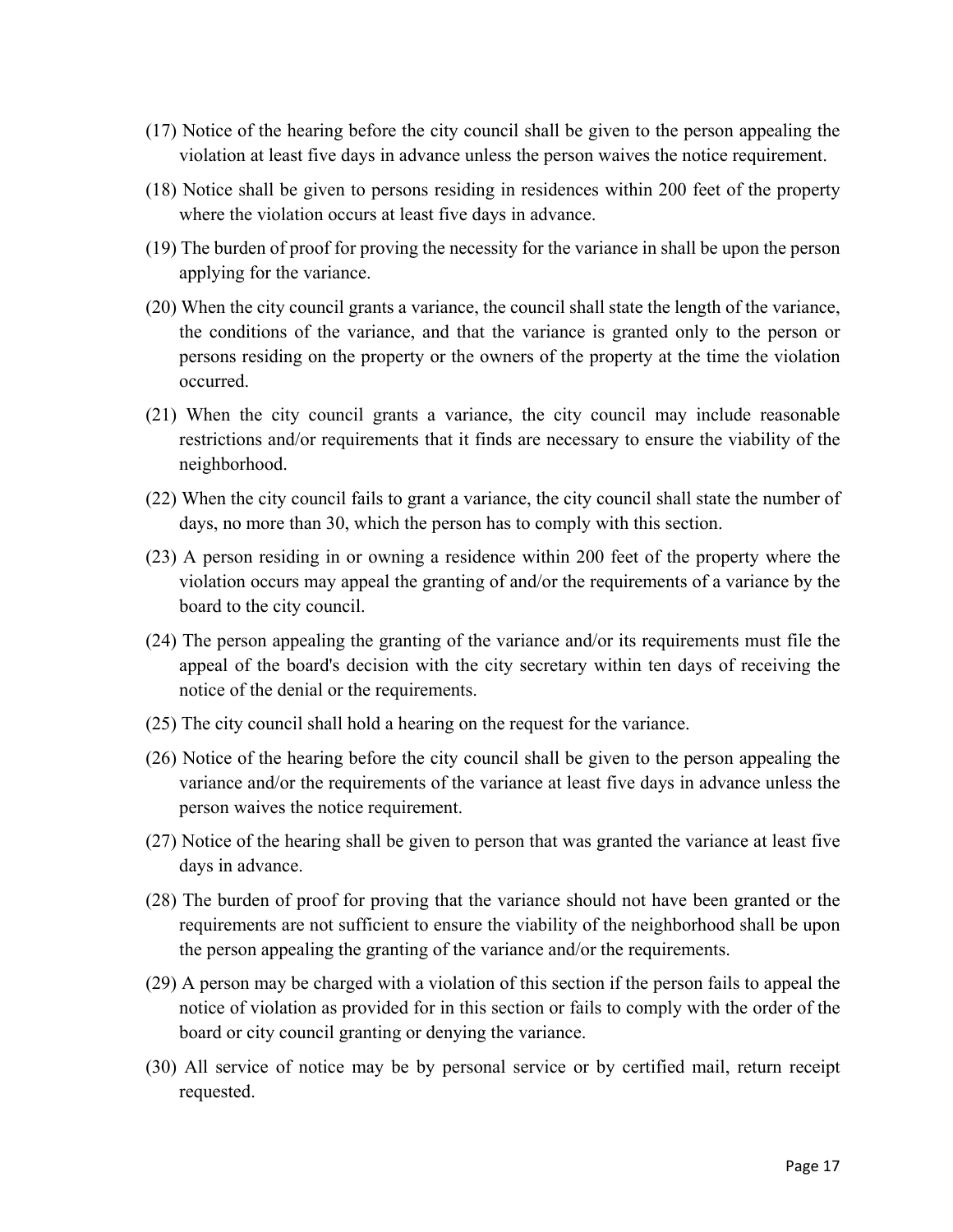(c) It shall be unlawful for any person to keep or harbor any livestock within the city in a pen or other enclosure which has less than 600 square feet of area for each livestock.

#### **Sec. 5-100. - Storage of feed.**

All feed provided for animals, other than hay, shall be kept in an enclosed building or container except when being used to feed an animal.

#### **Sec. 5-101. - Abandonment.**

- (a) A person commits the crime of animal abandonment if the person leaves a domestic animal or an equine unattended for more than 24 hours without making reasonable arrangements for assumption of custody by another person.
- (b) It is no defense to the crime defined in subsection (a) of this section that the defendant abandoned the animal at or near an animal shelter, veterinary clinic or other place of shelter if the defendant did not make reasonable arrangements for the care of the animal.
- (c) The release of a community cat or ear-tipped cat into an area where food, shelter and monitoring are provided on a regular basis does not constitute abandonment within the meaning of this chapter.
- (d) All community cats or ear-tipped cats shall be returned to the area where the ACO found the cat.

Secs. 5-102—5-120. - Reserved.

## **ARTICLE V. - ANIMAL PROTECTION PROVISIONS**

#### **Sec. 5-121. - Animals in motor vehicles.**

- (a) A person commits an offense if the person intentionally, knowingly, recklessly, or with criminal negligence leaves an animal in a standing or parked vehicle under circumstances that endanger the health, safety, or welfare of the animal.
- (b) If the owner of the vehicle cannot be located after reasonable efforts, an ACO, police officer, or park ranger may use reasonable force to remove the animal from the vehicle when the ACO, police officer, or park ranger reasonably believes the health, safety, or welfare of the animal is endangered.
- (c) The ACO, police officer, or park ranger shall take the animal to an animal shelter or veterinarian if the animal is in distress.
- (d) The ACO, police officer, or park ranger shall attach to the vehicle a written notice bearing the name of the officer removing the animal, a telephone number where he can be contacted, and the location where the animal may be claimed.
- (e) A person who violates (a) shall pay the cost and expense incurred by the city in the rescue, care, medical treatment, impoundment fees, and disposal of the animal.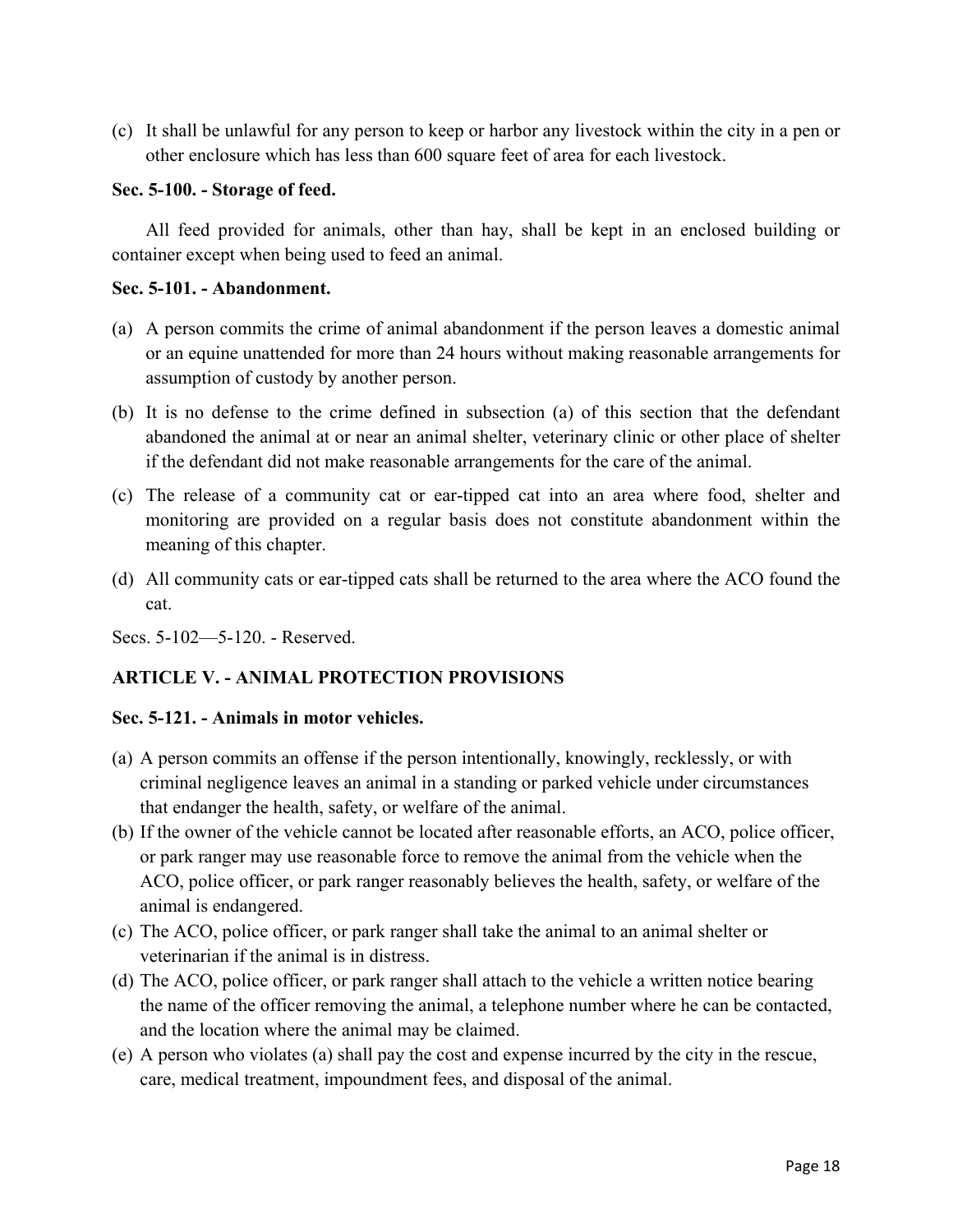# **Sec. 5-122. - Duty of motor vehicle operator to report accident involving animals, fowl, livestock.**

- (a) An operator of a motor vehicle within the city limits who strikes any animal shall report the accident to the police department within a reasonable time if the animal stricken is on or near the roadway so that it constitutes a potential traffic hazard.
- (b) It is a defense to prosecution under this section that the operator struck the animal while the operator was responding to an emergency and that the operator reported the accident as soon as possible.

### **Sec. 5-123. - Tethered animals.**

- (a) It shall be unlawful for any person to tether, chain, or fasten any animal in such a manner as to permit it to be upon any public sidewalk or street or to leave it unattended while tethered, chained, or fastened on public property.
- (b) An owner of an animal commits an offense if he tethers the animal or allows the animal to be tethered in any manner or by any method that:
	- (1) Allows the animal to become entangled;
	- (2) Does not allow the animal access to food, water, and appropriate shelter if outside; or
	- (3) Does not meet the requirements for tethering under subsection (c) of this section.
- (c) The following requirements apply to an animal tethered within the city:
	- (1) The animal must be properly fitted with and wearing a harness or collar made of leather or nylon;
	- (2) The tether must be attached to the animal's harness or collar and not directly to the animal's neck; and
	- (3) The tether must be at least ten feet long and does not allow the animal to exit the property.

## **Sec. 5-123.1. - Proper restraint.**

- (a) An owner of an animal commits an offense if he fails to restrain the animal at all times in a fenced yard, in an enclosed pen or structure, or by a tether or leash.
- (b) It is a defense to prosecution under subsection (a) that:
	- (1) The animal was a dog in an off-leash area;
	- (2) The animal was a dog and was tethered in a manner complying with section 5-123 of this chapter; or
	- (3) The animal was an ear-tipped cat.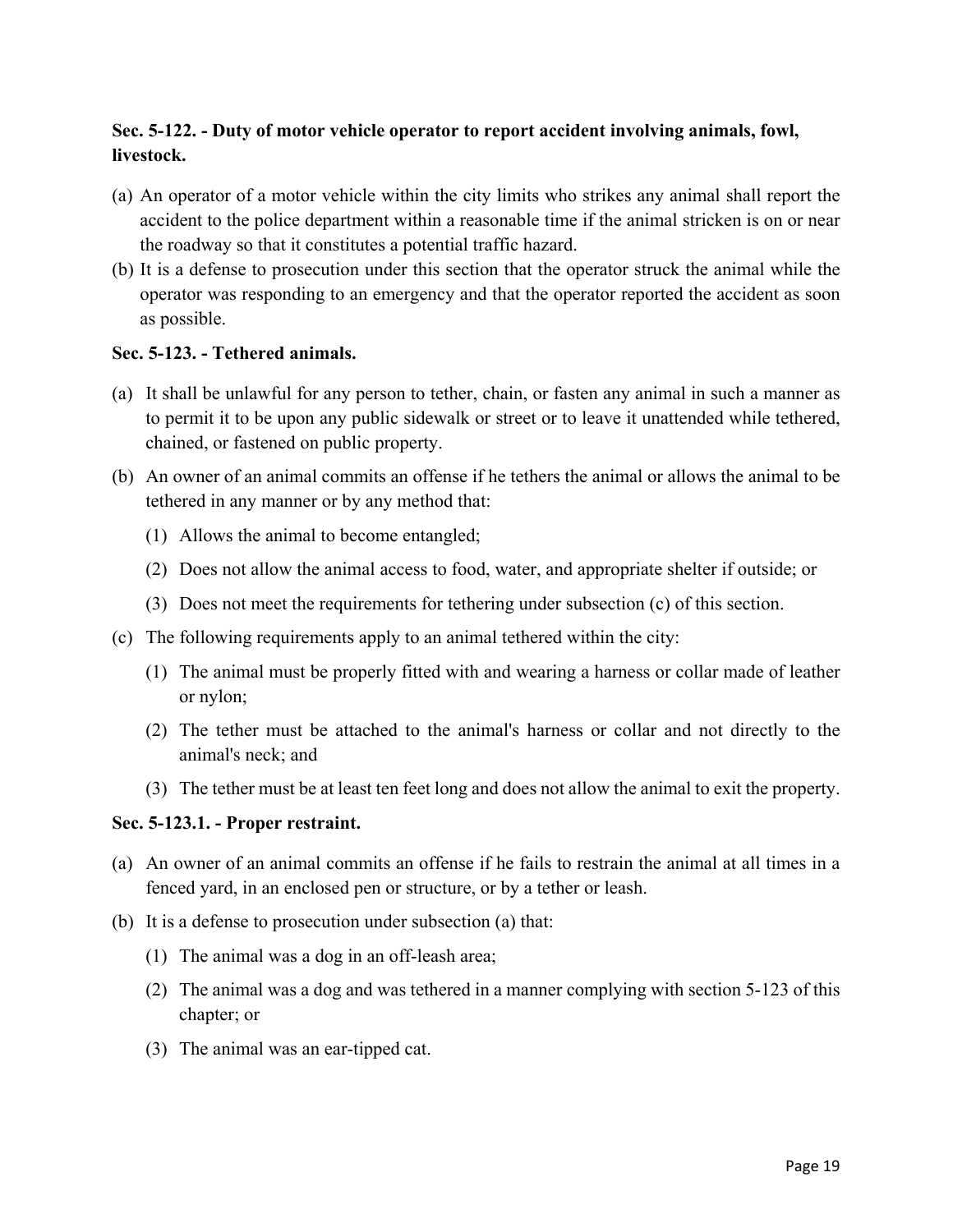### **Sec. 5-124. - Selling dyed animals.**

No animal or fowl of any kind that has been dyed or otherwise colored artificially may be sold or offered for sale, raffled, offered, or given as a prize, premium, or advertising device or displayed in any store, shop, carnival, or other public place.

### **Sec. 5-125. - Giving animals as prizes or inducements.**

- (a) No person shall give away any live animal, reptile, fowl, livestock, or wildlife as a prize for or as an inducement to enter any contest, game, or other competition; or as an inducement to enter a place of amusement; or as an incentive to enter into any business agreement whereby the offer is for the purpose of attracting trade. This prohibition shall apply to carnivals, fairs, and circuses.
- (b) The prohibition contained in this section shall not apply to fish or to animals given as prizes at a rodeo contest or livestock show or as part of an FFA, 4-H, or similar project.

### **Sec. 5-126. - Trapping.**

It shall be unlawful to set, trigger, activate, or otherwise use, or cause to be set, triggered, activated, or used, any steel-jawed, leg-hold trap for the capture of any animal. This section is not intended to prohibit the prudent use of traps on one's own property to control rodents.

#### **Sec. 5-127. - Molesting animals.**

It shall be unlawful for any person to in any manner tease, annoy, disturb, molest, or irritate an animal that is confined to the owner's premises.

## **Sec. 5-128. - Pens and enclosures; sanitary requirements; minimum cage size; overcrowding.**

- (a) The owners of any animal shall maintain and keep all pens, coops, kennels, fenced areas, and enclosures of any kind in a sanitary condition. This shall include the following:
	- (1) All animal wastes shall be disposed of promptly, and all pens and enclosures shall be cleaned as needed to prevent odors, not draw insects or other vermin, and avoid creating a nuisance.
	- (2) The premises upon which animals are kept shall be clean and free from noxious and unpleasant odors.
	- (3) Standard spray or other chemicals shall be used at reasonable intervals to keep the premises free of flies, mosquitoes, ticks, fleas, and other vectors.
- (b) Cages, pens, or enclosures used to confine animals shall be of sufficient size to maintain all of the animals within such pen or enclosures comfortably and in good health. The animals must have enough space to allow each animal to make normal postural adjustments, e.g. turn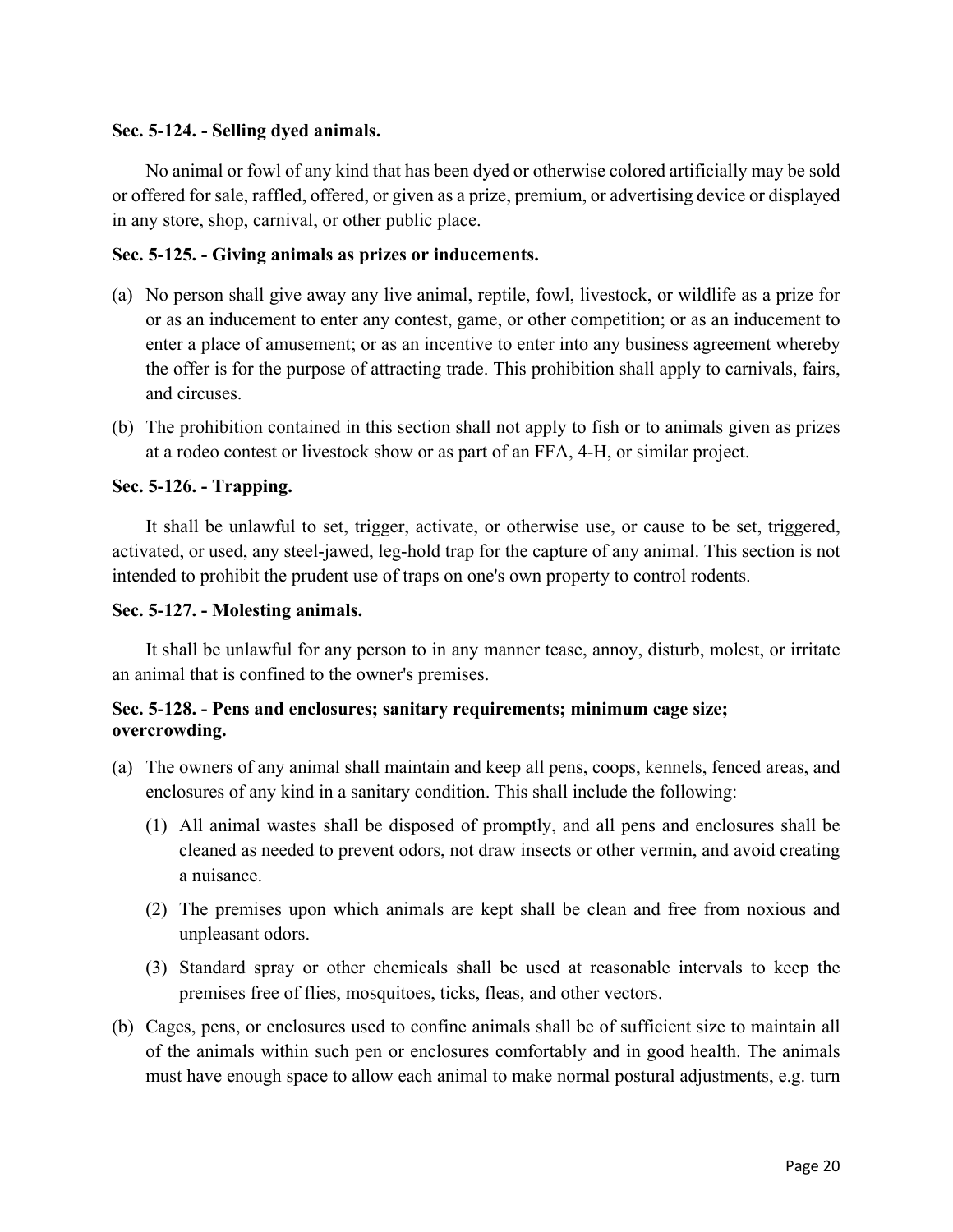freely and easily stand, sit, stretch, move their head without touching the top, and assume a comfortable posture for eating and drinking.

### **Sec. 5-129. - Negligent care.**

- (a) It is unlawful for any person to fail, refuse, or neglect to provide any animal in his charge or custody, as owner or otherwise, with proper food, drink, shade, adequate shelter, or veterinary care as may be necessary for diseased or injured animals.
- (b) To provide adequate shelter for a dog or cat kept outdoors, a person must provide a shelter accessible to the dog or cat meeting the following standards:
	- (1) The shelter must provide protection from the weather, i.e., sun, wind, precipitation (in whatever form), or other inclement weather conditions.
	- (2) If there are no artificial heat sources, the structure shall be small enough to allow the dog or cat to warm the interior of the structure and maintain its body heat but large enough to permit normal postural adjustments or standing.
	- (3) Plastic air shipping containers and/or pet carriers shall not be used as outdoor shelters.
- (c) A notice of violation requiring that the condition be corrected within a specified time period shall be issued to a person before any notice to appear at the municipal court may be issued or before a complaint may be filed with the municipal court. Any person issued a notice of violation may appeal that notice to the animal grievance board.

#### **Sec. 5-130. - Animal in state of pain or suffering.**

- (a) If any animal without a license tag or other identifying marker is found in a state of pain and suffering or becomes so during confinement, the city or its agent may provide veterinary care as needed at the owner's expense or dispose of the animal in any humane manner without complying with the holding period.
- (b) If the owner of an animal found in a state of pain or suffering refuses to assume responsibility to care for the animal, the ACO may dispose of the animal in a humane manner.

## **Sec. 5-131. - Sale of animals in public place.**

- (a) It shall be unlawful for any person to sell, trade, barter, lease, rent, give away, or convey the ownership of any animal on any roadside, public right-of-way, commercial parking lot, garage sale, flea market, festival, park, community center, or outdoor public place.
- (b) It shall be unlawful for any person to display any animal for a commercial purpose on any roadside, public right-of-way, commercial parking lot, garage sale, flea market, festival, park, community center, or outdoor public place.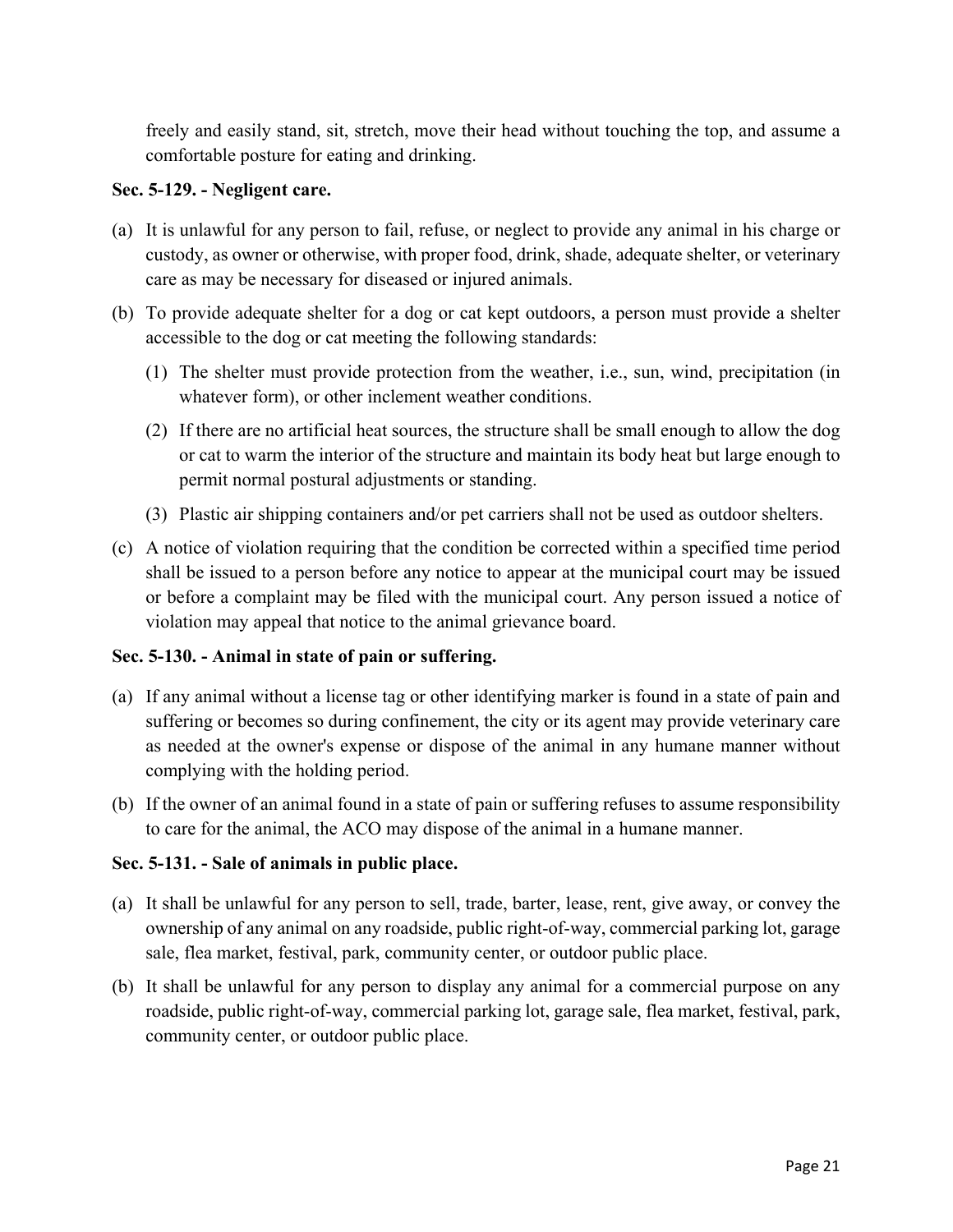- (c) This section shall not apply to any tax-exempt non-profit organization founded for the purpose of providing humane sanctuary or shelter for abandoned or unwanted animals or any organization recognized by the animal authority.
- (d) Any animal being conveyed in a manner in violation of this Code shall be subject to seizure and impoundment at the discretion of the authority and subject to applicable codes for disposition of impounded animals.

Sec. 5-132. - Reserved.

### **Sec. 5-133. - Slaughtering of animals.**

Animals may be slaughtered for human or animal consumption within the city, provided it is done at a location that is shielded from sensory perception of the general public, and provided it is done in a manner designed to cause the animal's death as quickly as possible without needless suffering.

### **Sec. 5-134. - Use of poisonous substances.**

- (a) It shall be unlawful for any person to administer poison to an animal belonging to another without legal authority or the owner's effective consent.
- (b) It shall be unlawful for any person to recklessly or with criminal negligence injure another's animal by leaving a poisonous substance of any kind in any place within the city.
- (c) The provisions of subsection (a) and (b) shall not apply to an exterminator using poisons as part of a pest control program, nor shall it apply to persons using commercial insecticides and rodent baits used to control insects and wild rodents. For purposes of this section, the term "exterminator" shall mean an individual licensed by the Texas Structural Pest Control Board, unless he or she is exempt from such licensing.

#### **Sec. 5-135. - Health statement required for transfer or sale of dogs and cats.**

- (a) The owner of any dog or cat that is sold or exchanged for valuable consideration or given away must provide to the new owner prior to completion of the transaction a health statement, as defined herein, from a licensed veterinarian issued within 30 days prior to the sale or exchange.
- (b) The original health statement must be given to the purchaser.
- (c) Copies of the health statement must be retained by the veterinarian and original owner/seller for a minimum of three years.

Secs. 5-136—5-150. - Reserved.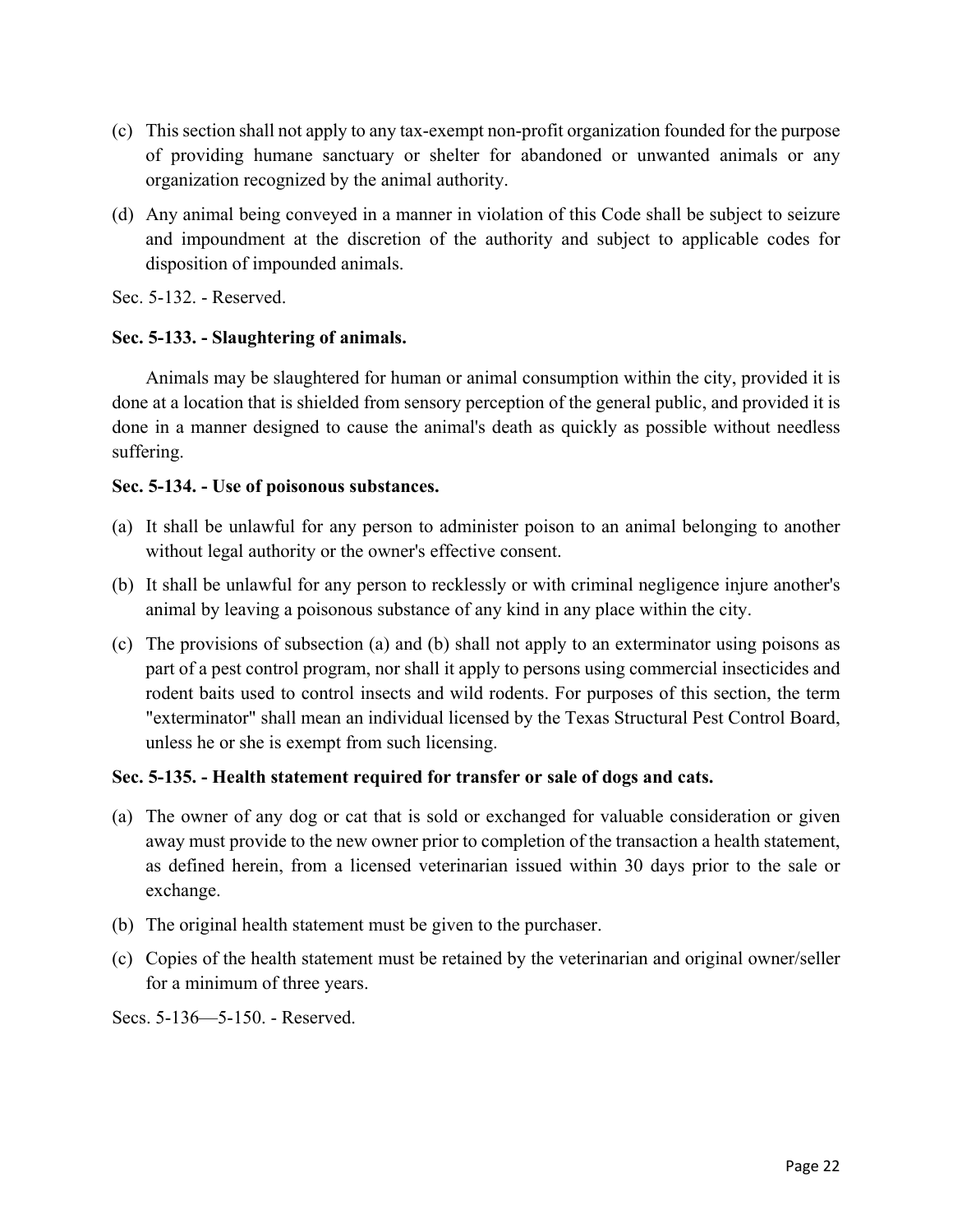## **ARTICLE VI. - DANGEROUS ANIMALS**

#### **Sec. 5-151. - Purpose of article.**

It is the intention of this article to provide a means of dealing with an animal that is dangerous or, by its conduct, has indicated that it may represent a danger in the future. In interpreting the definitions contained in this article and in implementing its provisions, the ACO shall recognize the right of a person to use an animal as a protector or as a guard; however, the ACO shall also take into consideration the right of a neighborhood to be free from fear that an animal may leave the premises of its owner and attack and injure a person or other domestic animal.

#### **Sec. 5-152. - Definitions.**

- (a) "Dangerous dog" has the meaning in § 822.041 of the Texas Health and Safety Code and also includes any dog that:
	- (1) Makes an unprovoked attack on a domestic animal or livestock that causes bodily injury or death and occurs in a place other than an enclosure in which the dog was being kept and that was reasonably certain to prevent the dog from leaving the enclosure on its own; or
	- (2) Is trained or harbored for fighting.
	- (b) "Dangerous animal" means an animal other than a dog that:
		- (1) Makes an unprovoked attack on a person, domestic animal, or livestock that causes bodily injury and occurs in a place other than an enclosure in which the animal was being kept and that was reasonably certain to prevent the animal from leaving the enclosure on its own; or
		- (2) Commits unprovoked acts in a place other than an enclosure in which the animal was being kept and that was reasonably certain to prevent the animal from leaving the enclosure on its own and those acts cause a person to reasonably believe that the animal will attack and cause bodily injury to a person, domestic animal, or livestock; or
		- (3) Is trained or harbored for fighting.

#### **Sec. 5-1521. - Dangerous Dogs**

(a) There is hereby adopted as part of this article all of the provisions of Title 10, Chapter 822, Subchapter D, as amended, of the Texas Health and Safety Code except Sec. 822.0422.

#### **Sec. 5-1522. - Dangerous Animals Other Than Dogs**

(a) The requirements for an owner of a dangerous animal shall be the same as those of an owner of a dangerous dog pursuant to Sec. 822.042 of the Texas Health and Safety Code, as amended, and the owner shall obtain liability insurance or show financial responsibility in an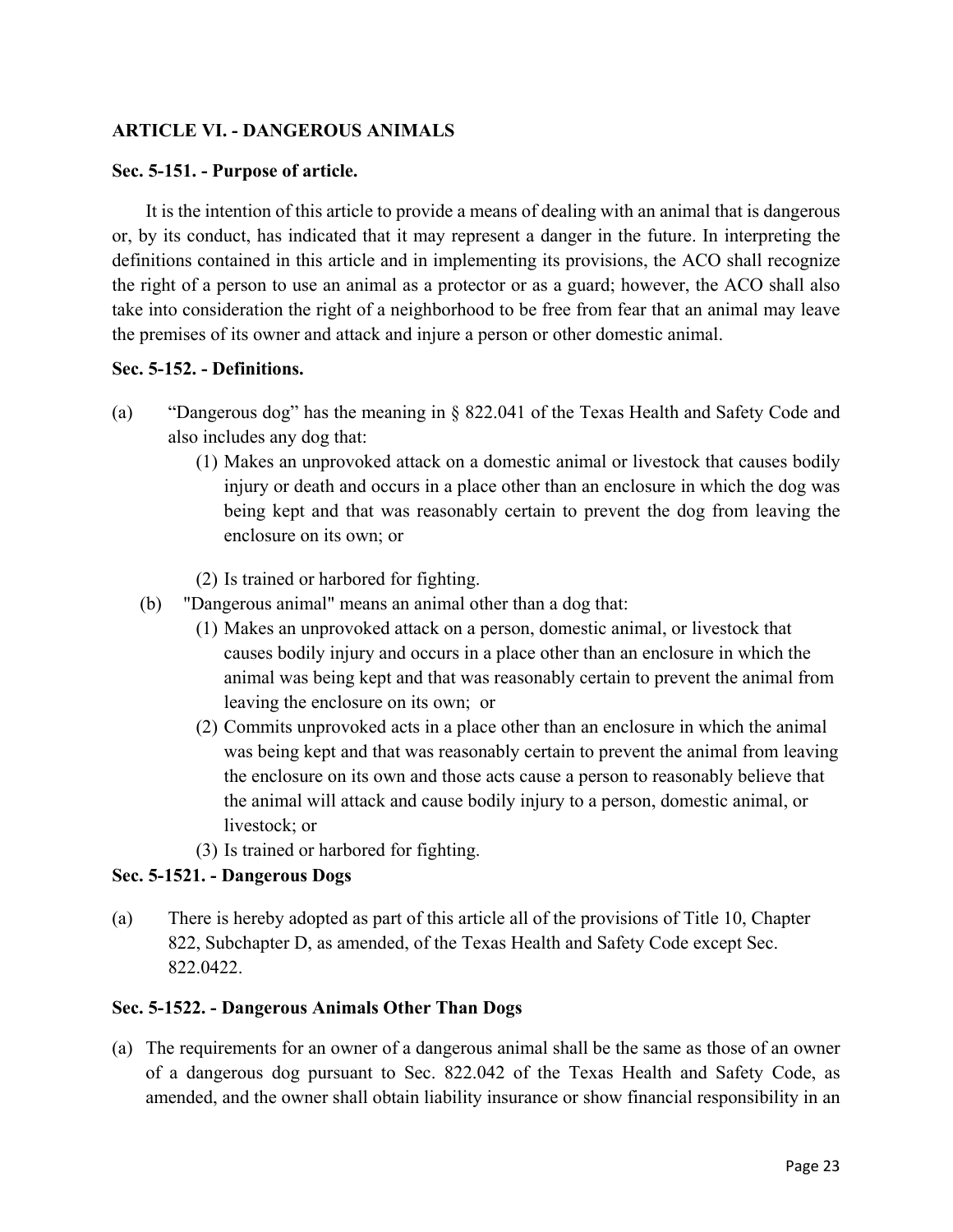amount of at least \$100,000 to cover damages resulting from an attack by the dangerous animal causing bodily injury or death to a domesticated animal or livestock and provide proof of the required liability insurance coverage or financial responsibility to the animal control authority for the area in which the animal is kept.

- (b) Determination that an animal is dangerous shall be conducted in the same manner as prescribed for dogs in Sec. 822.0421 of the Texas Health and Safety Code, as amended.
- (c) The court shall set a time for a hearing to determine whether an animal is a dangerous animal or whether the owner of the animal has complied with (b) in the same manner as prescribed for dogs in Sec. 822.0423 of the Texas Health and Safety Code, as amended.
- (d) A party to an appeal of a determination under (b) or a hearing under (c) may appeal the decision in the same manner as prescribed for dogs in Sec. 822.0424 of the Texas Health and Safety Code, as amended.
- (e) REGISTRATION.
	- (1) An animal control authority for the area in which the animal is kept shall annually register a dangerous animal if the owner:
		- (A) presents proof of liability insurance or financial responsibility required by (a), current rabies vaccination of the dangerous animal if the animal is of a species required by law to be vaccinated against rabies, and the secure enclosure in which the dangerous animal will be kept; and
		- (B) pays an annual registration fee of \$50.
	- (2) The animal control authority shall provide to the owner registering a dangerous animal a registration tag*.* The tag shall be kept on the animal's collar or enclosure.
	- (3) If an owner of a registered dangerous animal sells or moves the animal to a new address, the owner, not later than the 14th day after the date of the sale or move, shall notify the animal control authority for the area in which the new address is located. On presentation by the current owner of the dangerous animal's prior registration tag and payment of a fee of \$25, the animal control authority shall issue a new registration tag to be placed on the dangerous animal's collar or enclosure.
	- (4) An owner of a registered dangerous animal shall notify the office in which the dangerous animal was registered of any attacks the dangerous animal makes on people, domestic animals, or livestock.

#### **Sec 5-153. – General Provisions.**

(a) If an animal acts as stated in Sec. 5-152, the ACO shall impound the animal immediately if it is at large; or, if it is in the possession of some person, the ACO may issue a notice requiring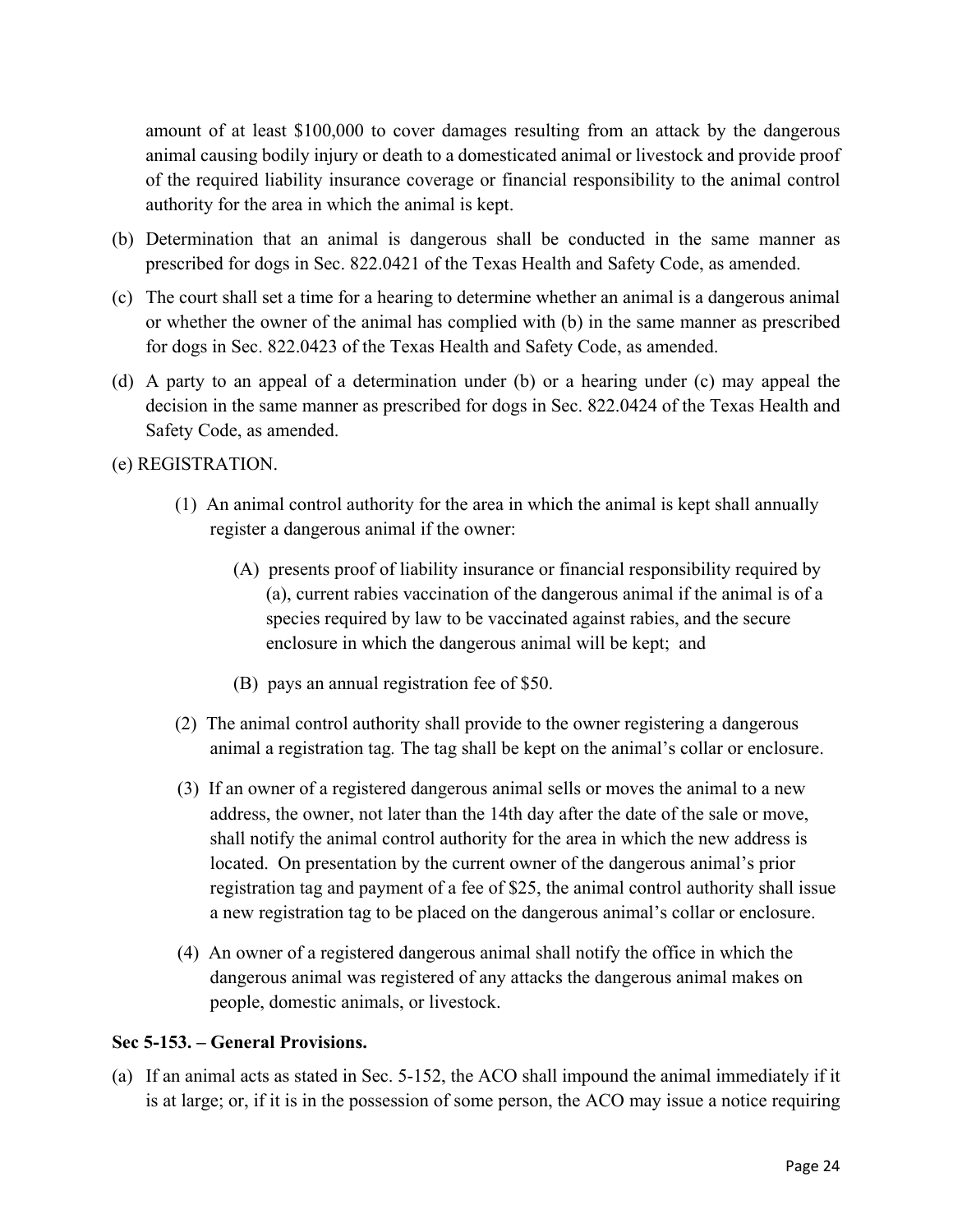that the animal be taken to a designated location for impoundment. An animal which is impounded shall not be released until a final determination is made concerning the disposition of the animal.

- (b) If the owner of a dangerous dog or dangerous animal cannot be determined or located after reasonable efforts to do so and after holding the animal for the holding period, the animal may be disposed of in a humane manner.
- (c) If the animal continues to pose a danger to humans, domestic animals or livestock, or property despite the owner's complying with the remedial requirements, an ACO may prescribe additional or different remedial requirements.
- (d) If an animal is designated as a dangerous animal by the ACO, court, or otherwise, after the time for appeal of the designation has passed, the ACO shall notify in writing all households within 200 feet of the residence of the person harboring the dangerous animal. Such notice shall be delivered, by hand, mail, or other reasonable means, within ten working days following the expiration of the appellate period.

### **Sec. 5-154. - Defenses.**

- (a) It is a defense to prosecution under this article that the threat, injury, or damage was sustained by a person who at the time:
	- (1) Was committing a willful trespass or other tort upon the premises occupied by the owner of the animal;
	- (2) Was teasing, tormenting, abusing, or assaulting the animal or has on a prior occasion teased, tormented, abused, or assaulted the animal; or
	- (3) Was committing or attempting to commit a crime.
- (b) The provisions of this article shall not apply to dogs or other animals under the control of a law enforcement or military agency.

#### **Sec. 5-155. – Attack by Dangerous Animal**

- (a) A person commits an offense if the person is the owner of an animal determined to be a dangerous dog or dangerous animal and the animal makes an unprovoked attack on a person, domesticated animal, or livestock outside the animal's enclosure and causes bodily injury to the person, domesticated animal, or livestock.
- (b) An offense under this section is a Class C misdemeanor.
- (c) If a person is convicted or pleads guilty or no contest to an offense under this section in return for a grant of deferred adjudication, the court may order the dangerous animal destroyed by a person listed in Section 822.004, Texas Health and Safety Code.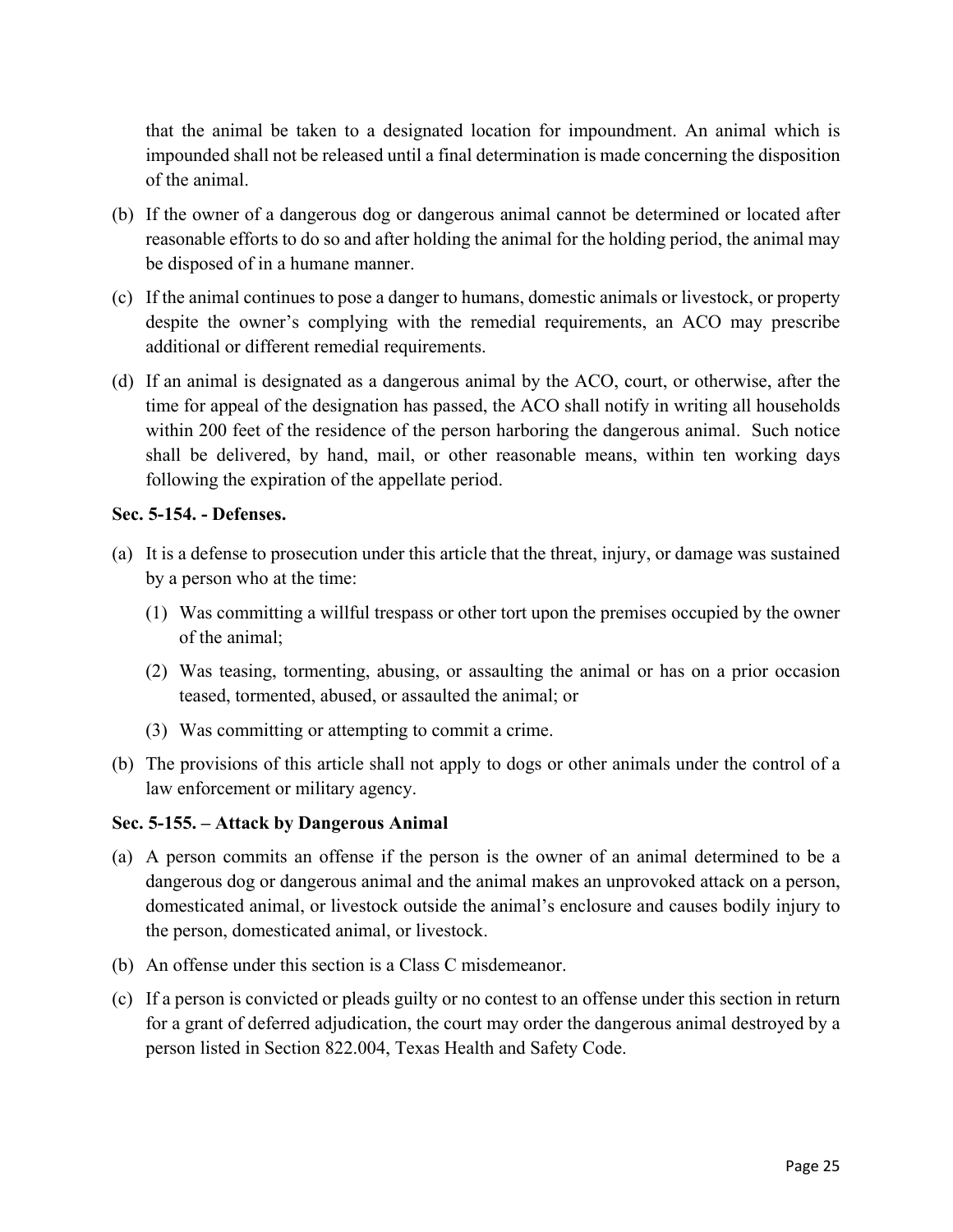Sec. 5-156. - **Violations**.

- (a) A person who owns or keeps custody or control of a dangerous dog or dangerous animal commits an offense if the person fails to comply with Section 822.042 or Section 822.0422(b) or an applicable municipal or county regulation relating to dangerous dogs or dangerous animals.
- (b) Except as provided by Subsection (c), an offense under this section is a Class C misdemeanor.
- (c) An offense under this section is a Class B misdemeanor if it is shown on the trial of the offense that the defendant has previously been convicted under this section.

#### **Sec. 5-157. - Defense.**

(a) It is a defense to prosecution under Section 5-155 or Section 5-156 that the person is a veterinarian, a peace officer, a person employed by a recognized animal shelter, or a person employed by the state or a political subdivision of the state to deal with stray animals and has temporary ownership, custody, or control of the animal in connection with that position

Secs. 5-158—5-175. - Reserved

### **ARTICLE VII. - IMPOUNDMENT**

#### **Sec. 5-176. - Impoundment generally.**

- (a) It shall be the duty of the local rabies control authority, the ACO, or their agents to seize and impound in the animal shelter all animals found in violation of any provision of this chapter.
- (b) Upon intake all animals will be checked for currently available methods of identification, including microchips, vaccinated to protect the animal's health, and receive any other necessary treatment the veterinarian determines is appropriate for the animal at the owner's expense.
- (c) Ear-tipped cats and community cats not requiring veterinary care shall not be impounded.
- (d) For wildlife, deterrent options to limit the attraction of wildlife to the area will be recommended where appropriate in lieu of impounding or relocation.
- (e) An animal impounded as a stray shall be made available for owner reclamation during the holding period, except:
	- (1) An ear-tipped cat admitted to the animal shelter may be immediately returned to the area where it was found;
	- (2) A community cat scheduled for spay/neuter is not subject to a holding period.
- (f) At the discretion of the animal shelter, an animal impounded as a stray may be placed in foster care or transferred to an animal welfare group prior to the expiration of the holding period, subject to the following: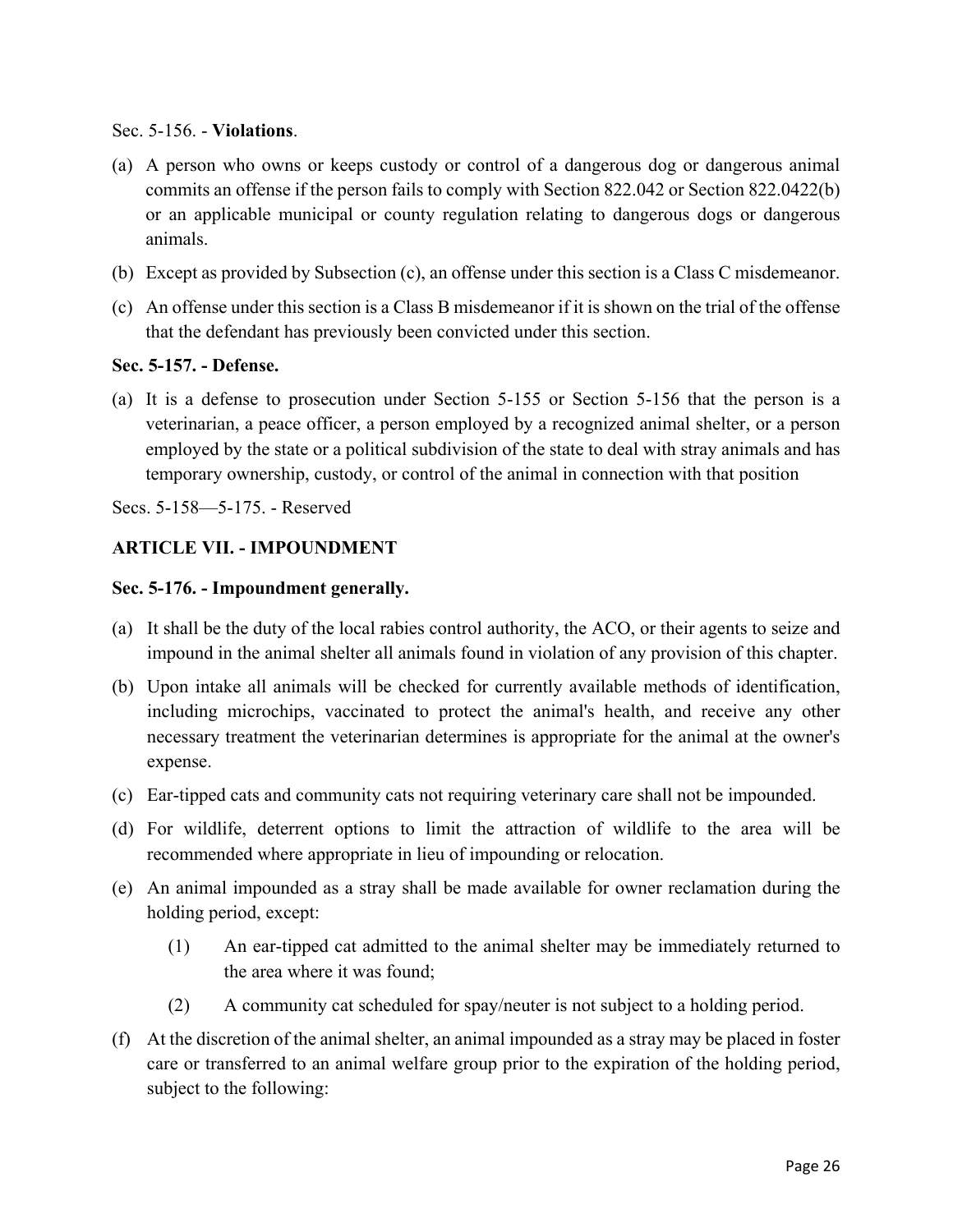(1) The animal remains available for reclamation by its owner during the holding period and documentation of an animal transferred under this subsection, including a photograph of the animal, shall be maintained at the animal shelter and viewable by the public during the holding period.

### **Sec. 5-177. - Tampering with animal shelter or impoundment vehicle.**

It shall be unlawful for any person in the city without proper authority to break into, open, pull down the enclosure of, or make any opening into the animal shelter or any enclosure belonging to or used by the city to impound or keep animals. It shall also be unlawful for any person to turn out or release, or cause to be turned out or released, or aid or abet the turning out or release of any animal from the animal shelter, from an impoundment vehicle or from any enclosure used by the city for the impoundment of animals.

### **Sec. 5-178. - Redemption of impounded animal.**

Except as may be provided elsewhere in this chapter, the owner of any animal impounded in accordance with this chapter may reclaim such animal upon showing satisfactory proof of ownership and paying all impoundment fees and any other expenses incurred by the city or its agent in keeping the animal or attempting to locate the owner of the animal. If the owner does not pay these fees, the animal will become the property of the city after the holding period expires, whereby the city may transfer ownership to another individual or animal welfare group, or the city or its agent may humanely dispose of the animal.

# **Sec. 5-179. - Disposition of dogs, cats, and other creatures commonly allowed to be owned as pets.**

If the animal is not claimed by its owner within the holding period, the city or its agent may transfer ownership of the animal to an appropriate home through adoption or placing the animal with an appropriate animal welfare group or by humanely disposing of it.

#### **Sec. 5-180. - Disposition of livestock.**

- (a) If the animal has a brand indicating ownership, the ACO or his agent shall make a search for the owner of the animal in the county register of recorded brands. If the search does not reveal the owner, and if there is no other information from which an effort to locate the owner of the animal can be made, a notice of the impoundment of the animal shall be published in a newspaper of general circulation in the county at least twice during the 15 days after date of impoundment or posted on the County's internet website for at least 15 days after the date of impoundment and posted in a public place at the county courthouse, at city hall, and at such other places as are deemed reasonable by the ACO.
- (b) The notice referred to in subsection (a) of this section regarding the impoundment of an animal shall include the following information: the location where the animal was found, the location where the animal has been impounded, and a description of the animal, including its breed, if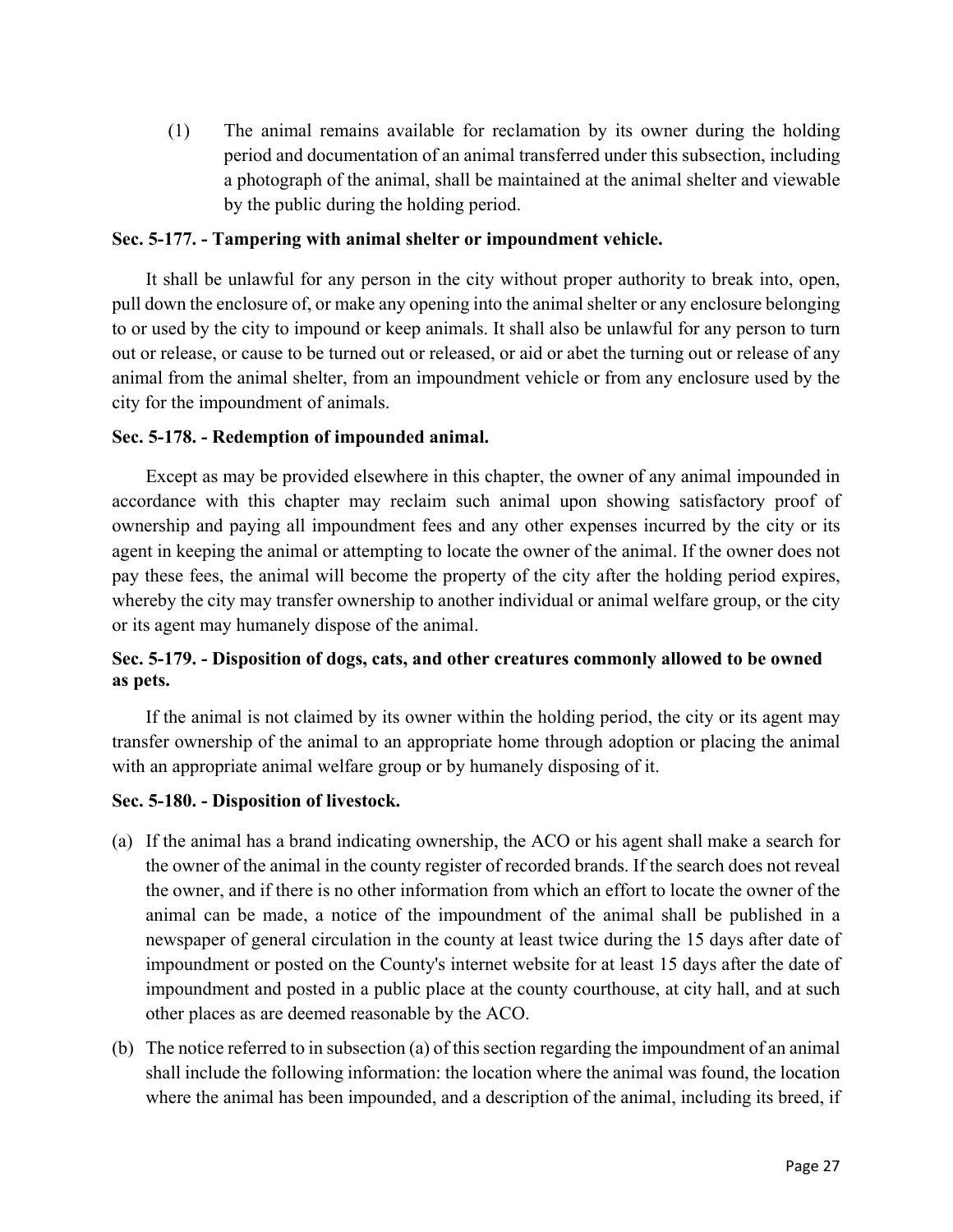known, color, sex, size, markings of any kind, and other identifying characteristics. The notice shall also state the date by which the animal must be claimed or it will be sold or otherwise disposed of.

- (c) If the owner of the animal is identified and is given notice, either orally or in writing, that the animal has been impounded at the animal shelter, the owner must reclaim the animal as provided for in section 5-178 within three days of such notice or within 15 days of impoundment, whichever time period is shorter. If the owner of the animal is not identified or not given notice of the impoundment, the animal shall be held for redemption for three days after the date of the final advertisement required by subsection (a) of this section. If an animal is not reclaimed as provided herein, the city shall have title to the animal and shall cause the animal to be sold at a public auction licensed by the United States Department of Agriculture. Title shall be considered vested in the city for the purposes of passing good title, free and clear of all claims, to the purchaser at the sale. A purchaser may take possession of the animal upon payment of the purchased price.
- (d) Within 180 days after the date of the sale of an animal under this article, the original owner may recover the net proceeds from the sale of the animal if such owner provides the ACO with satisfactory proof of ownership. The net proceeds from the sale shall be the funds remaining after subtracting all costs and expenses incurred in the impoundment and sale of the animal. If the funds are not claimed within this time period, they shall be considered to have been forfeited to the city.
- (e) If an animal cannot be sold as prescribed in this section, the city or its agent may either give the animal to some person capable of humanely caring for it or humanely dispose of the animal.

#### **Sec. 5-181. - Fees.**

The city council by resolution or as part of the annual budget shall approve a list of fees to redeem any animal impounded by the city. Such fees may include a fee for capturing the animal and a daily board fee.

Secs. 5-182—5-204. - Reserved.

## **ARTICLE VIII. - MICROCHIPS**

#### **Sec. 5-205. - Definitions.**

The following definitions shall apply throughout this chapter:

Microchip means a small piece of semiconductor material carrying integrated circuits that provides an identification number that is specific to the animal.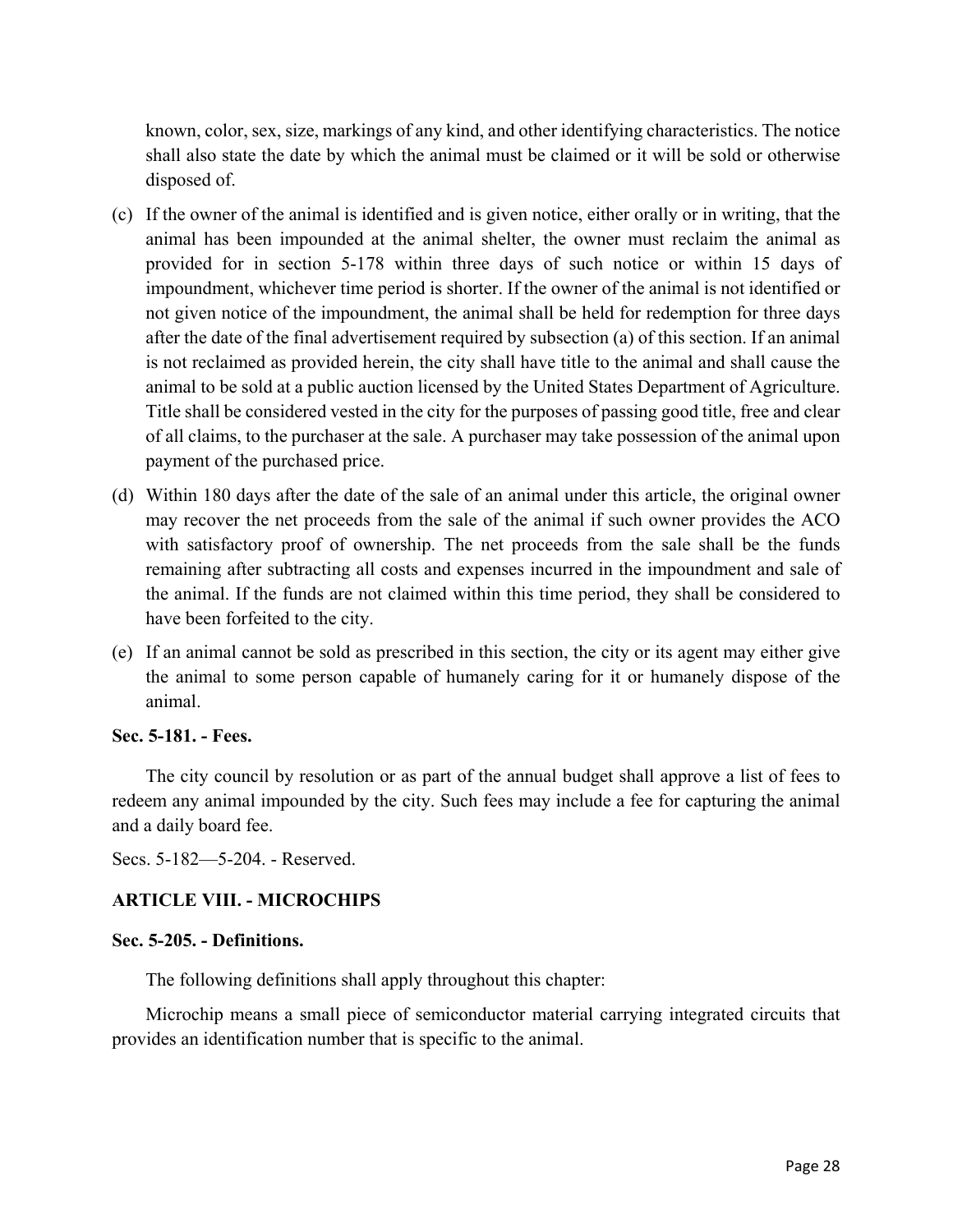### **Sec. 5-206. - Microchip required.**

- (a) All dogs or cats in the corporate city limits must be microchipped.
- (b) All dogs or cats will be microchipped prior to leaving the animal shelter.
- (c) All impounded dogs or cats without a microchip implanted shall have a microchip inserted between its shoulder blades before being released to its owner. The owner of the dog or cat shall pay the cost for this procedure in addition to the impoundment fees.
- (d) Any dog or cat that is adopted from the animal shelter shall have a microchip inserted between its shoulder blades and the animal's new owner shall pay the cost for this procedure.
- (e) The microchip fee is not refundable and may be used only for the dog or cat for which it was issued.
- (f) Subsections (a) and (b) do not apply to a community cat or ear-tipped cat.

Sec. 5-207. - Reserved.

### **ARTICLE IX. - RESERVED**

Secs. 5-208, 5-209. - Reserved.

## **ARTICLE X. - SPAY/NEUTER**

#### **Sec. 5-210. - Required; exceptions.**

- (a) All dogs or cats in the corporate city limits shall be spayed/neutered. The owner of such animals must retain documentation of the spay/neuter of their animals.
- (b) All dogs or cats impounded within the corporate city limits will be spayed/neutered prior to being released to the owner. The cost to spay/neuter the animal shall be paid by the owner along with the impound fees.
- (c) The following animals will not be spayed/neutered as directed under subsection (a):
	- (1) The animal is under four months of age;
	- (2) A licensed veterinarian certifies that the dog or cat should not be spayed/neutered for health reasons or is permanently non-fertile;
	- (3) The animal is a trained animal used by or under the authority of a governmental agency in police or rescue work;
	- (4) Animals transferred to another animal shelter or a nonprofit or 501(c)3 organization that provides a written agreement to the city that the animal will be sterilized before being placed into a new home located within the corporate limits of the city; or
	- (5) Animals, picked up for the first time, belonging to a breeder that has: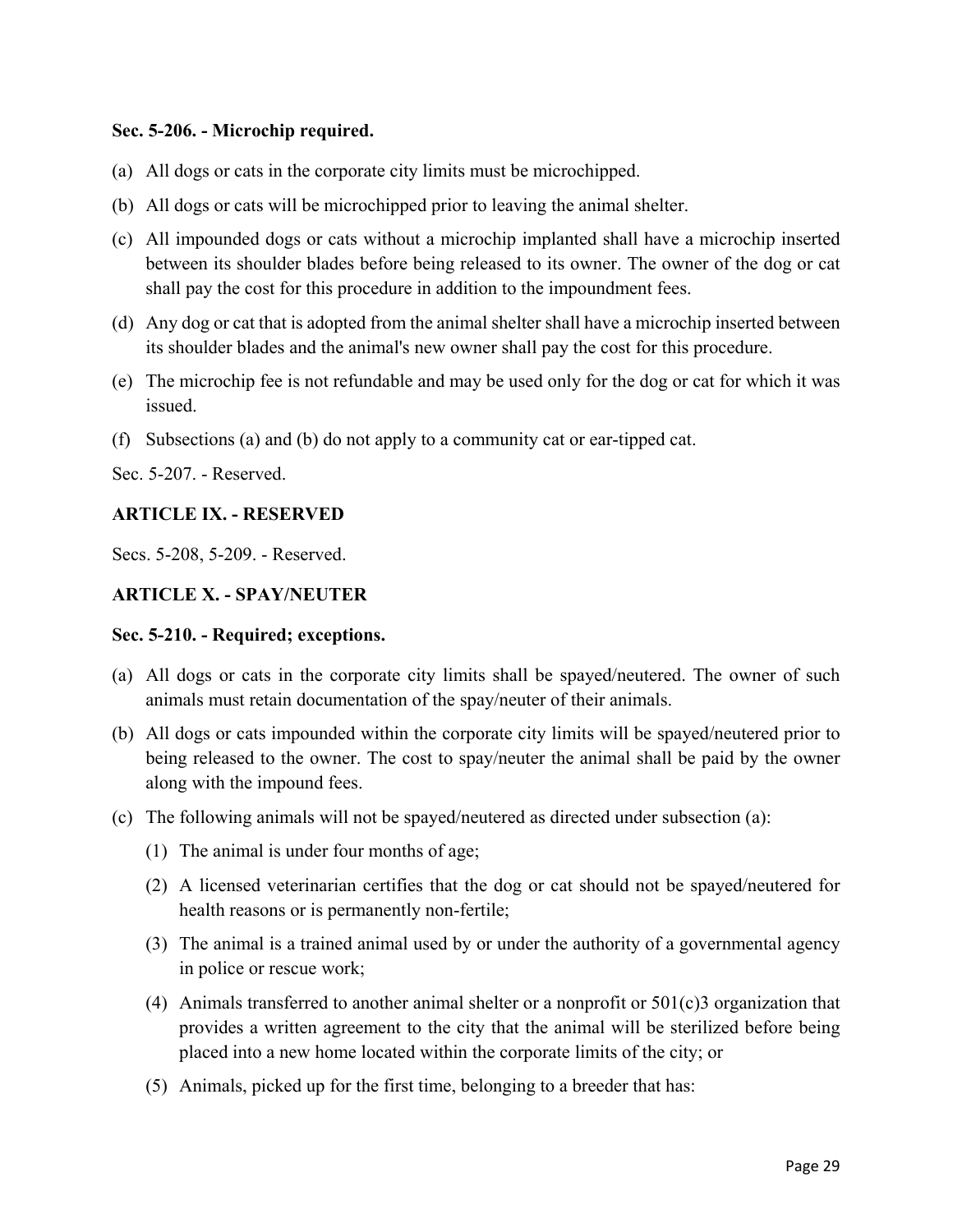- a. The animal's microchip number;
- b. A copy of the animal's health statement; and
- c. Paid the fee for first offense and all other fees associated with the impoundment of the animal. Should the animal be impounded a second time it will be spay/neutered prior to being released to the owner.

**Section 2.** That all ordinances or parts of ordinances in conflict with the provisions of this ordinance are hereby repealed.

**Section 3.** That a violation of this ordinance shall be a Class C misdemeanor and the penalty for violating this ordinance shall be as provided for in Sec. 1-14 of the Code of Ordinances of the City of Waco, which shall be a fine of not less than \$1.00 and no more than \$500.00, and each day a violation exists shall be a separate offense.

**Section 4.** That the terms and provisions of this ordinance shall be deemed to be severable and that if any section, subsection, sentence, clause, or phrase of this ordinance shall be declared to be invalid or unconstitutional, the same shall not affect the validity of any other section, subsection, sentence, clause, or phrase of this ordinance and the remainder of such ordinance shall continue in full force and effect the same as if such invalid or unconstitutional provision had never been a part hereof.

**Section 5.** That it is the intention of the City Council and is hereby ordained that the provisions of this ordinance shall become and be a part of the Code of Ordinances of the City of Waco, Texas, and that sections of this ordinance may be renumbered or relettered to accomplish such intention.

**Section 6.** That this ordinance shall take effect upon its passage as provided by the City Charter of the City of Waco.

**Section 7.** That nothing in this ordinance shall be constructed to affect any suit or proceeding pending in any court, or any rights acquired, or liability incurred, or any cause or causes of action acquired or existing, under any act or prior ordinance; nor shall any legal right or remedy of any character be lost, impaired, or affected by this ordinance.

**Section 7.** That it is hereby officially found and determined that the meeting at which this ordinance is passed is open to the public as required by law and that public notice of the time, place, and purpose of said meeting was given as required.

**FIRST READING**: this  $\qquad \qquad \text{day of} \qquad \qquad \text{and}$